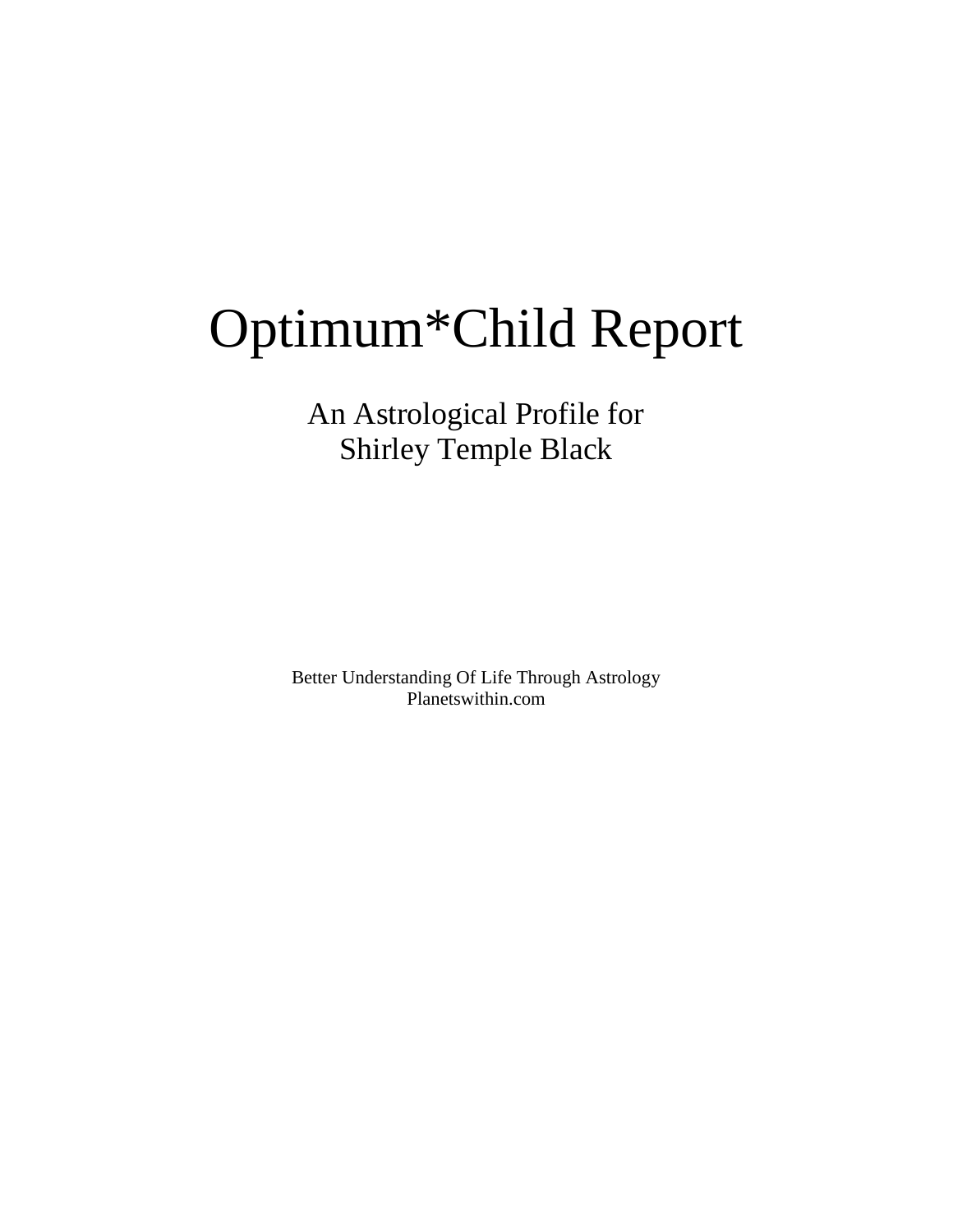*Childhood is a time filled with promise. A new life, fresh beginnings and — for parents and teachers it's the ultimate challenge. How many times have parents wondered why kids don't come with instruction manuals? There's a secret: they do!*

*Each person is born on a certain day at a special time and a certain spot on the surface of the globe. Astrologers use this information to chart the positions of the planets at the date, time and place of birth. At the birth moment, and when viewed from the birthplace, the pattern of the Sun, Moon and planets is something that will never be repeated in quite the same way. This unique pattern forms a person's natal chart or horoscope.*

*The natal chart is a symbolic map of a person's unique potentials, drives and needs. A sort of "cosmic guidebook," it can give someone perspective on his or her own being, and it can also help others better to understand that person. The report that you are reading now is specially designed to help anyone who is raising or teaching a child. Unlike a regular horoscope interpretation, it shows how the symbolism of the chart is likely to work out during the earlier stages of human development, from babyhood to adolescence. Children change rapidly, and, in the process of becoming themselves, they need special*  love and guidance. Hopefully this report will give you a few hints and insights that will help you to *appreciate this child's unique qualities and help them to blossom as the child grows.*

*Please remember that everyone — including a child — has free will. So while an astrological report can give you some valuable information, it doesn't indicate a fixed set of limited options. Of course, environment also has its influence, but by understanding the significant drives and needs represented by Shirley's chart, you can better appreciate her incomparability, and, hopefully, guide her to fulfill her potentials in the healthiest possible way.*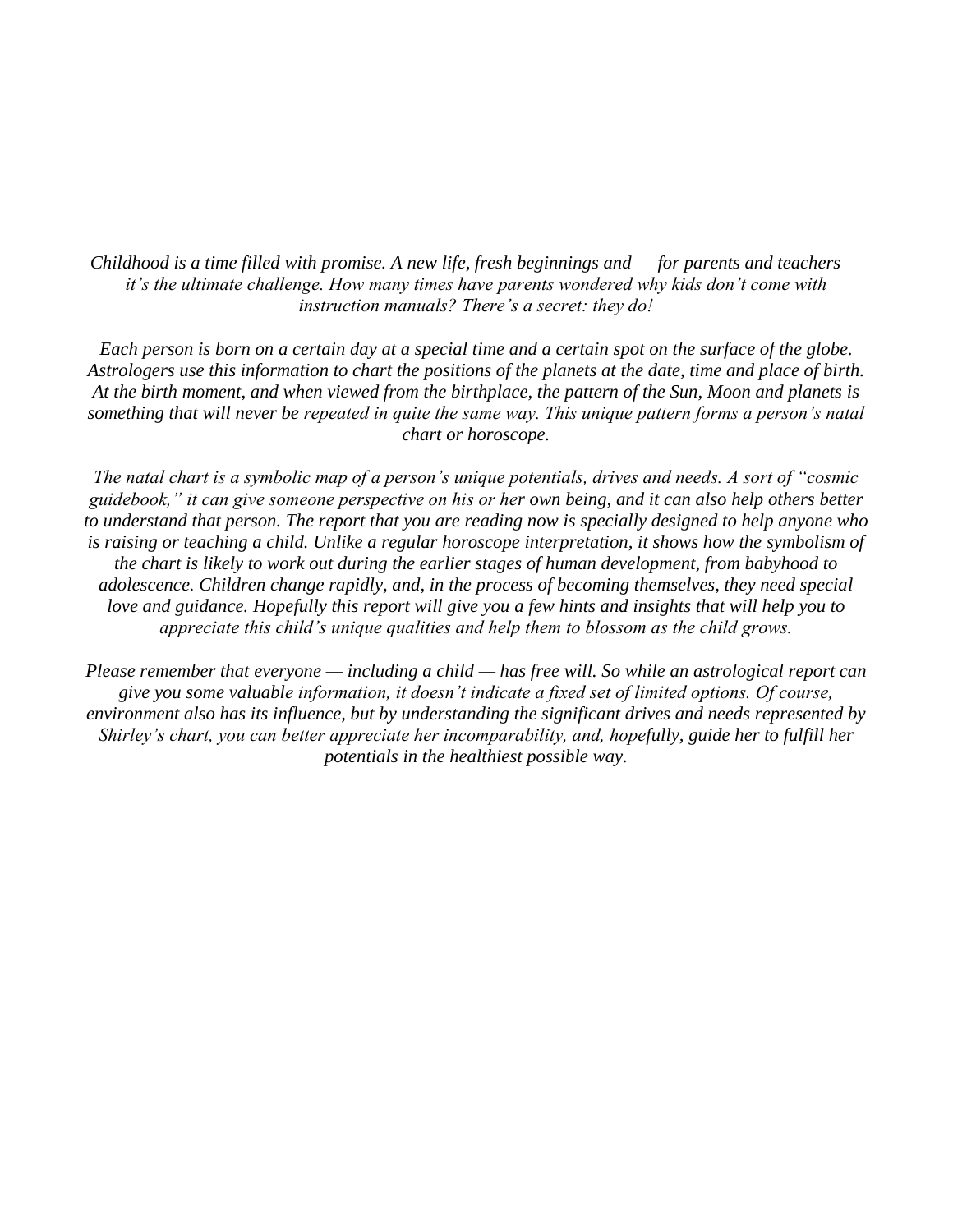### **Chapter One: Basic Underlying Personality Traits**

Just as there are layers of personality, there are several layers in an astrological chart. The building blocks of the chart are the planets, signs and houses. You'll see these terms scattered throughout this report. In a nutshell, the planets (plus the Sun and Moon) represent specific energies and drives. These drives each have a different purpose in the developing personality. The twelve signs of the zodiac represent qualities, characteristics and traits. The houses (the twelve divisions of the chart wheel or circle) symbolize the facets of a person's life. In the drama of life, the planets represent the actors, the signs show the roles the actors play, (including their mannerisms, costumes and props), and the houses show the setting and scene of the play.

#### **Shirley's Balance of Elements and Modes**

There's another layer, too. Each sign represents the energies of one of the four elements: Fire, Earth, Air or Water, and the way these elements are balanced in a birth chart reveals a great deal about the person's basic personality. To find the balance of elements, we tally up the zodiacal signs of the Sun, Moon and other important points in the chart.

Doing this for Shirley's chart, we see special strength in the Fire signs (which include Aries, Leo and Sagittarius). With all that Fire, Shirley is likely to be highly energetic – a child who needs plenty of room and ample opportunities to assert. Staying active will be important to her, so that sports could be a strong interest. Providing athletic, gymnastic, or dance classes early on (or encouraging other recreational activities in which she can assert herself) will help to channel that fiery energy in constructive ways.

Babies with strong Fire can be irritable if they aren't given ample opportunities to get rid of physical stress (yes, babies experience stress, too!). Basically, Shirley loves play. Fiery-temperament babies and young children need plenty of active time with Mom and Dad. Even when Shirley grows up, play will be important, and she will be happiest when anything feels more like play than work! The fiery quality can also bring selfishness. One thing to remember with Shirley is that you must tend a fire both to keep it burning and also to keep it from blazing out of control.

The *least* influential element in Shirley's chart turns out to be Air. Lacking or little Air can indicate problems with objectivity, so that Shirley may need extra help with communication and with relating in general. Make a special effort to read together, tell stories, and engage her in conversation. Keeping a diary may also be especially beneficial. It's also good to encourage her to develop tolerance for the differences between people.

When an element is low or lacking there's no reason to be highly concerned. You can, however, look for creative ways to help Shirley compensate. Focusing on what the lack of Air might mean for this child can prove beneficial. Do understand that an imbalance in elements should not be interpreted as a personality deficiency. Rather, it can indicate either a tendency to overcompensate or in some way to seek what is lacking. For example, as Shirley matures, you might discover that she's drawn to others who seem to possess the Air qualities that seem to be lacking in her own chart.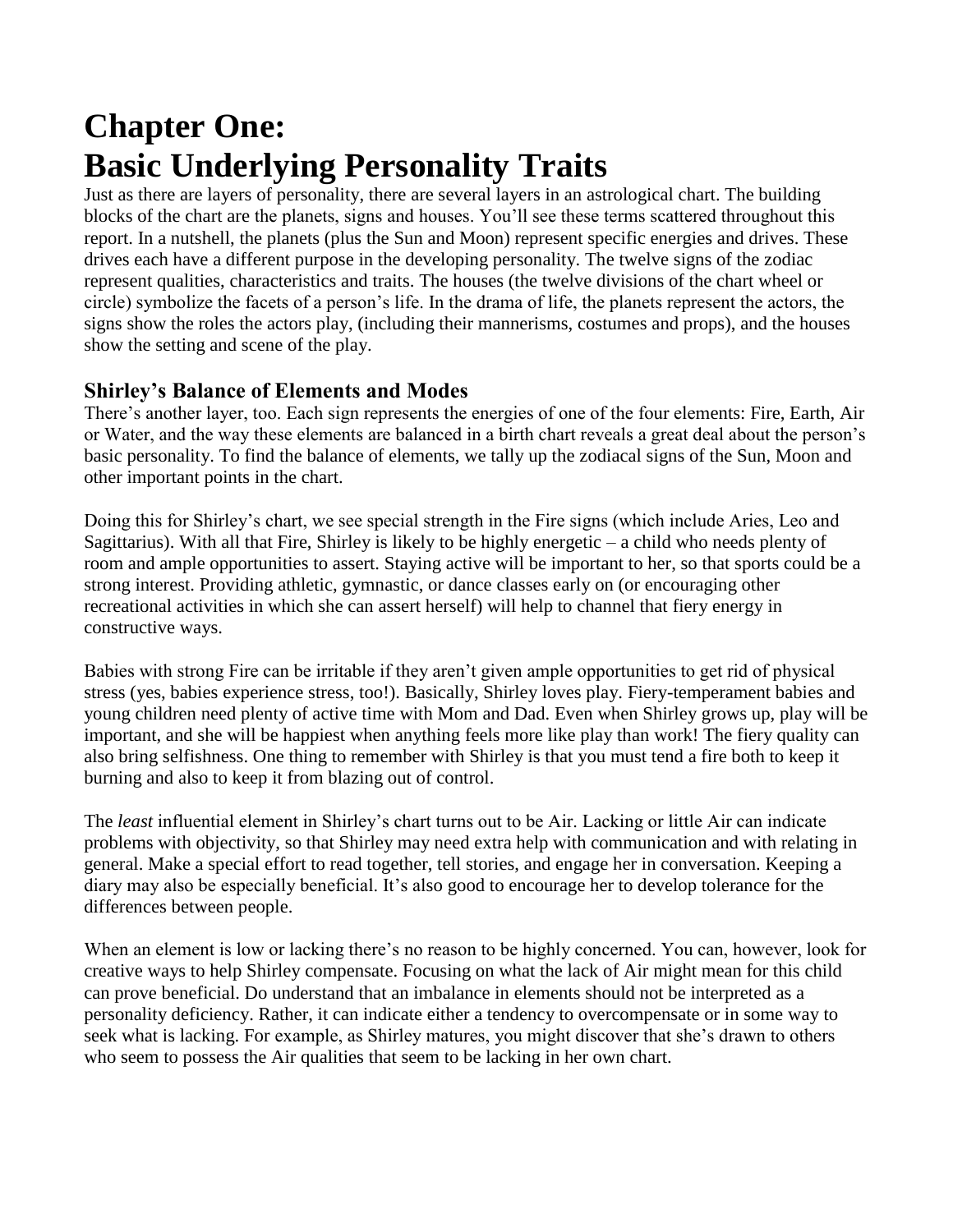Also, besides being one of the four elements, each sign is also Cardinal, Fixed or Mutable. These astrological modes (or action models) determine how a sign manifests its energy. In the case of Shirley's chart, there's an emphasis on Mutable signs. This suggests that she is flexible and easily able to adapt. Developing objectivity and cooperation is important, but making final decisions or choosing sides can be really difficult. This fence-sitting can be just as torturous for her as it is for other people! Praise Shirley for her versatility and teamwork, but watch for signals that indicate that she's becoming manipulative or has fallen victim to exploitation by others.

Since Shirley's highest scores are in signs of the Fire element and the Mutable mode, she will most likely show a free-spirited attitude. As she matures, traits like aspiration, foresight, optimism, versatility and open-mindedness will also emerge. Until she learns the importance of positive limitations, however, her behavior is likely to be a bit capricious.

Early in life Shirley may exhibit a fascination with learning. Learning doesn't have to be associated with school or the traditional educational system. Tending to be a bit philosophical, Shirley may feel that there is much to be learned in every experience.

Shirley may also exhibit a love of nature, wild animals and the great outdoors. Activities need to provide new experiences and opportunities, and will be most enjoyed if there's an association with an adventure. Summer camp can be especially enjoyable. Travel may also be high on Shirley list of favorite things to do, especially to places or events that are fun. Theme or "adventure" parks are fantastic examples. The zoo may also rank high.

One aspect of this combination of qualities is the ease with which distractions can occur. Though focusing can be a problem, the tendency to distraction can be positively employed. When Shirley is a very small child, realize that her attention span will be limited. Instead of insisting that she concentrate on one activity, plan a series of things to do. Once Shirley is in school and doing homework, schedule breaks in her study times. But also help her to stay on track and get back to the job at hand when the time comes.

Shirley may resist limitations. As an infant, she may enjoy the feeling of movement in a backpack or baby-pack strapped close to Mom or Dad, but if she she spends too much time strapped in, she'll get fussy. When she gets to crawling age, playpens will be frustrating. She'll much prefer the less restrictive environment of a blanket on the floor. Also, riding in a stroller for a while can be fun, but Shirley may want to spend just as much time pushing it herself.

Whenever possible with Shirley, it's best to appeal to reason. This will build a more understanding relationship. Use cooperation and understanding to build the fences "inside" her, and there will be less need for an external leash.

As an infant and small child, Shirley will enjoy action toys, as well as toys that are transportable. As she gets older, travel and a change of scenery can be at the top of her list of favorite things. Favorite toys may include books and records (especially storybook tapes and records), rocking horses, pull toys and little cars. A racetrack could be a delight during preteen years. While computer race games or flight simulators might be fun, ultimately Shirley will want the "real thing."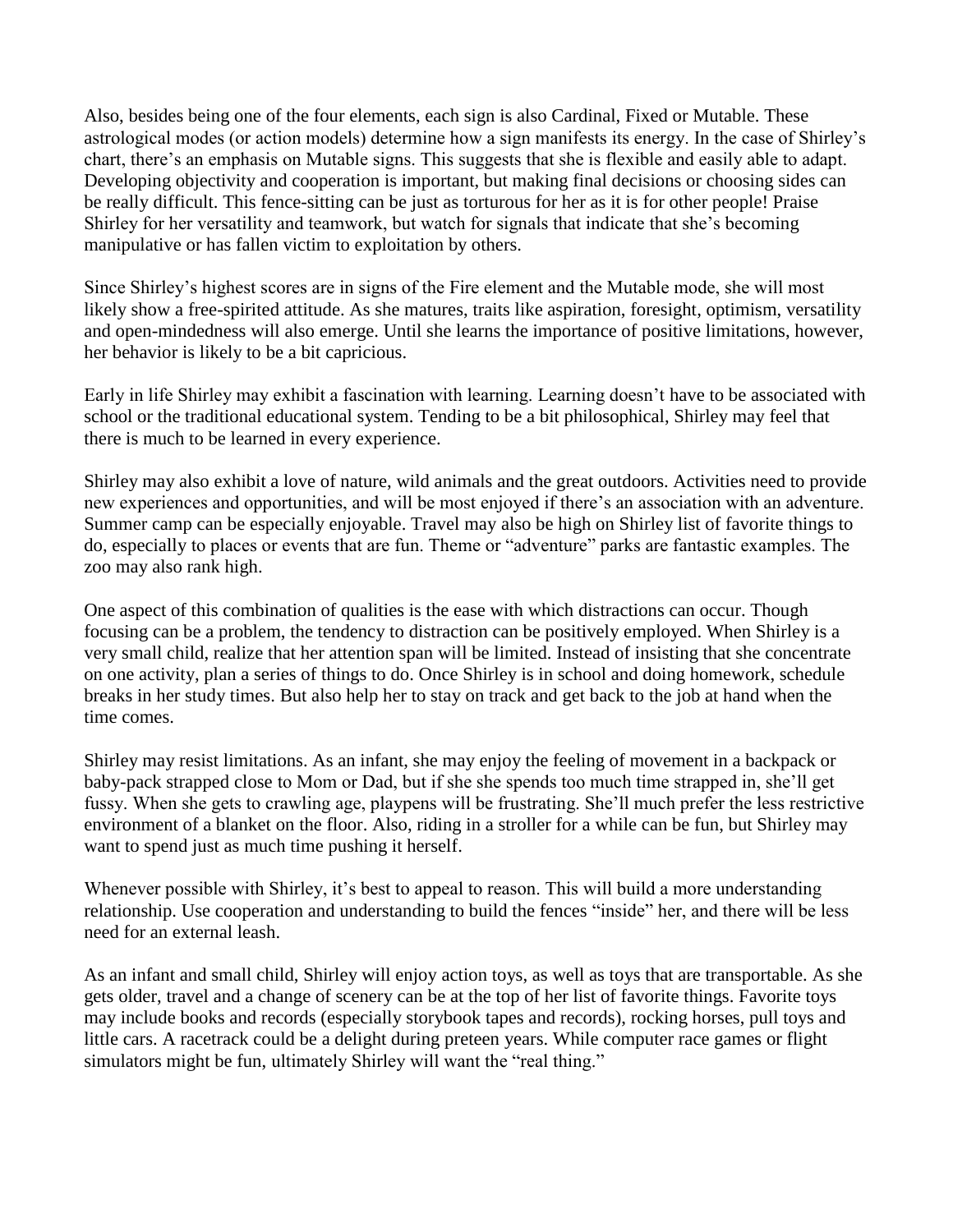In school, Shirley will probably enjoy story-telling and reading, particularly of adventure stories. Writing may come easily, and other language skills can be a positive challenge. Learning at least one foreign language is advised. Although adhering to the rules of spelling and grammar may be a problem at first, these, too, can be mastered.

The life lessons that Shirley must learn — and they are not easy ones — involve learning to know the self and developing a sense of positive limits. Personal freedom must be balanced with a true sense of personal responsibility.

#### **The Moon Sign and Early Personality Development**

Although most people are more familiar with the concept of the Sun sign, during the earliest years a child expresses the qualities of the Moon sign more. That's because the Moon tells the story of feelings and pure emotion. So, during Shirley's early childhood you might see more qualities that relate to her Moon sign. Expressing the Sun requires more self-awareness, and that develops later.

Even before Shirley could talk, you probably noticed that she seems to enjoy communicating. After all, there's more to communication than words. With the Moon in Gemini, Shirley needs variety and lots of intellectual interaction with others. Reading, story-telling and conversation can be self-confirming and can give Shirley a real sense of fitting in.

Keep in mind that Shirley is *not* a blank slate! Though these drives are basic ingredients in her developing personality, it is up to family and teachers to nourish and support these drives. In this way, they can help Shirley to make the most of the special gifts that have been given to her.

#### **The Sun Sign and Ego Development**

The sign of Shirley's Sun will show how she might like to be perceived, what she needs in order to feel motivated toward achievement, and what makes her feel significant and special in the world. This aspect of a child's personality tends to become more apparent after the earliest years, as the full expression of the ego takes some time to develop. However, even early on, Shirley is likely to show at least some of the qualities of her Sun sign.

The influence of Shirley's Taurus Sun can give an impression of the perfect, quiet baby. Certainly this child will prefer that things go smoothly, but when it comes time to make changes, a surge of stubborn resistance can shine through. During infancy, this child may find too much jostling-about right after waking to be unsettling. During her toddler years, you are likely to experience her resistant attitude as a firmly spoken "No." While tiny Taurus may actually mean it, it's possible that "No" is just the first response. If you want to encourage cooperation, give Shirley time to get used to any changes.

Preschool and primary-school years can be the best time to offer early artistic education, since creating things can be a favorite pastime. It is also good to provide education to encourage any talents in music or the performing arts. As a preteen, Shirley may be especially interested in social relationships, although she can be somewhat shy in new situations or uncertain when it comes to matters of appearance.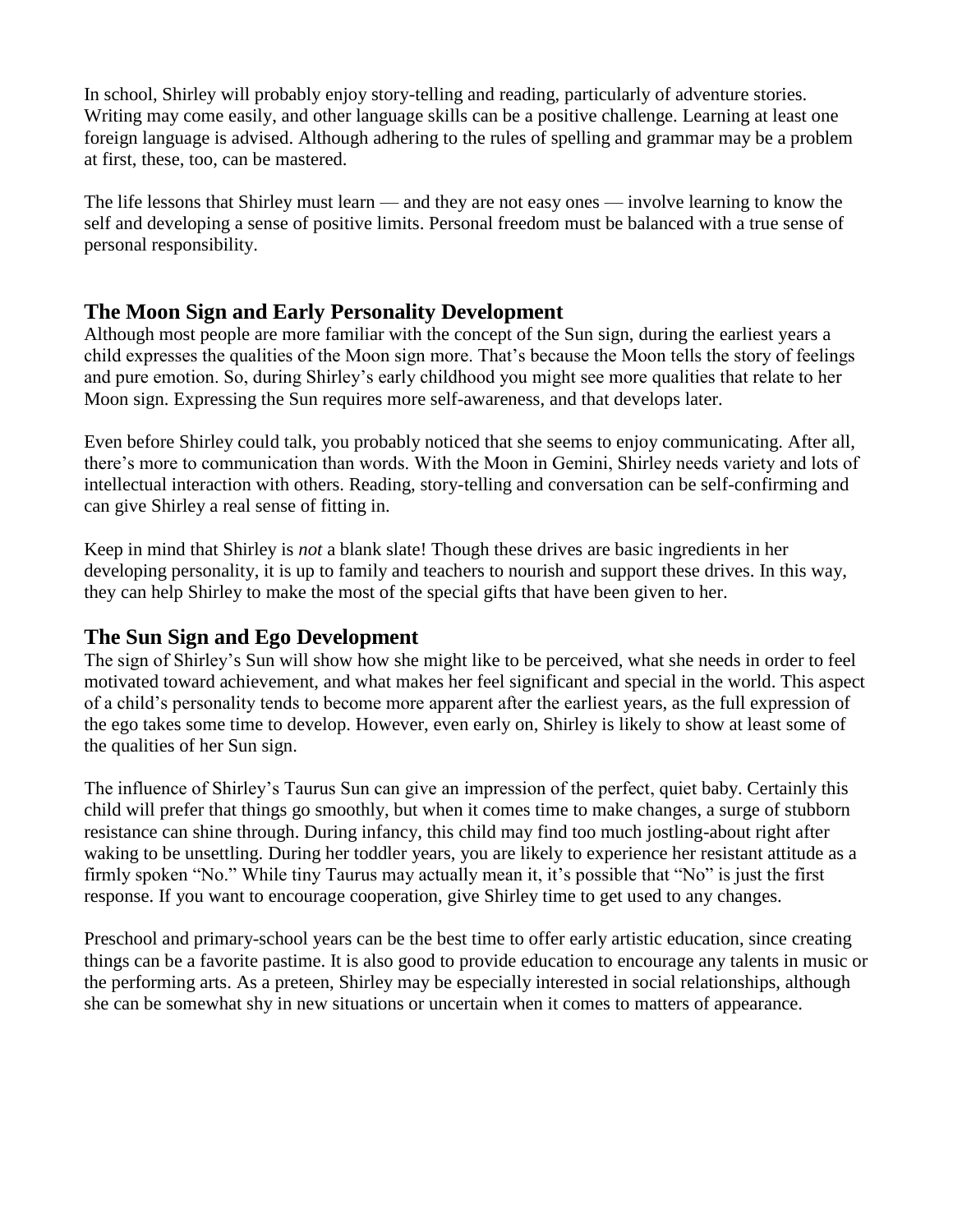#### **How Shirley Deals with the Outer World**

Another prevailing quality that's likely to emerge in Shirley's early years is shown by the astrological sign on her Ascendant, also known as the rising sign. The Ascendant and the First House will signify Shirley's physical appearance and how other people view her. Most of us have our self-image shaped by what other people tell us about ourselves. The Ascendant represents Shirley herself, her basic attitudes, and how she presents herself to the world. It also shows what kind of environmental conditioning will shape her developing personality.

With Sagittarius rising, Shirley's enthusiasm and free-spiritedness will shape the view that others have of her. Shirley may love to travel and may seem always to be in a hurry ("Are we there yet?"). Grandparents instill a sense of adventure, and are likely to be seen as early mentors.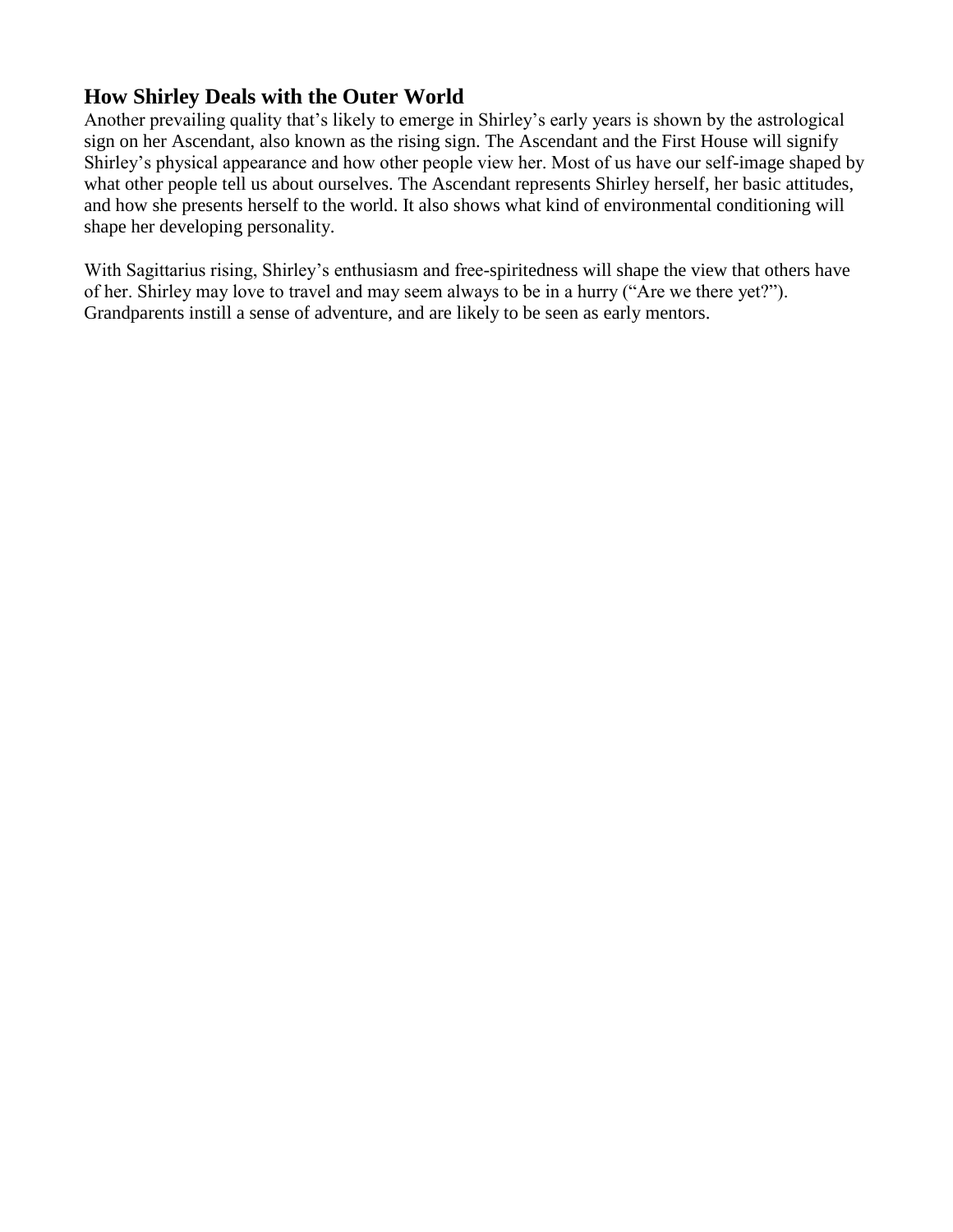## **Chapter Two: Nurturing Intellectual and Physical Development**

Parents naturally watch for the signals that indicate a child's intellectual and physical progress. From baby's first words to performance in school, most parents note their child's development and keep records. Not only parents, but also teachers and other mentors need to provide the stimuli that will strengthen the mental and physical development of a child. This will help the child to master the experience of learning.

There are many factors involved in intellectual development. These include memory, judicial thinking, decision-making, speculative thought, and creativity. They also include the ability to conceptualize and communicate, and to apply rational thought to real-world situations.

In order to be whole, a child must achieve a balance between the mental, emotional, physical and spiritual parts of the self. Only then can the power of the intellect be used to its utmost. Otherwise, the mental capacities are likely to be overemphasized or misdirected in order to compensate for underdevelopment in another area.

#### **Shirley's Style of Absorbing Information**

An important factor to consider in developing Shirley's intellect is the individual nature of her thought patterns. The Moon in Shirley's birth chart reveals the way that she will store her unique experiences in the vaults of her subconscious mind. Besides being the emotional storage-house, the Moon will also show the manner in which Shirley absorbs information.

With the Moon in an Air sign, Shirley is likely to think in a more abstract manner and to be at home with concepts like logic, mathematics and music. Also, for her, social interaction is likely to be a key to learning. Thus, reading can be enjoyable, especially if it's shared.

The speed at which the Moon was moving when Shirley was born also has something to say about her learning style. The Moon can move from less than 12 to more than 15 degrees per day. In Shirley's case, the Moon was moving at an average to slightly faster-than-average pace.

Psychologically, this indicates a tendency for her to have a special eagerness for confronting life's experiences. New situations can seem like a fun-oriented challenge, and are likely to be preferred over the status quo. Shirley may also exhibit a tendency to jump into unfamiliar surroundings, often spontaneously or with little preparation.

She may also tend to feel frustrated with the necessity for lengthy study or research. Especially if the material isn't interesting, forgetfulness can be a problem. One solution is for her to learn to use associations in order to retain information more easily.

#### **How Shirley Senses and Communicates**

As a baby, Shirley will start to explore and learn about her personal environment through her five senses. The senses are symbolized by Mercury. Over time, Shirley will use these senses in an increasingly refined manner. As her mind gains the ability to integrate more and more information, her learning will increase. Shirley's Mercury shows how she communicates her thought patterns — how she frames concepts and expresses them to others.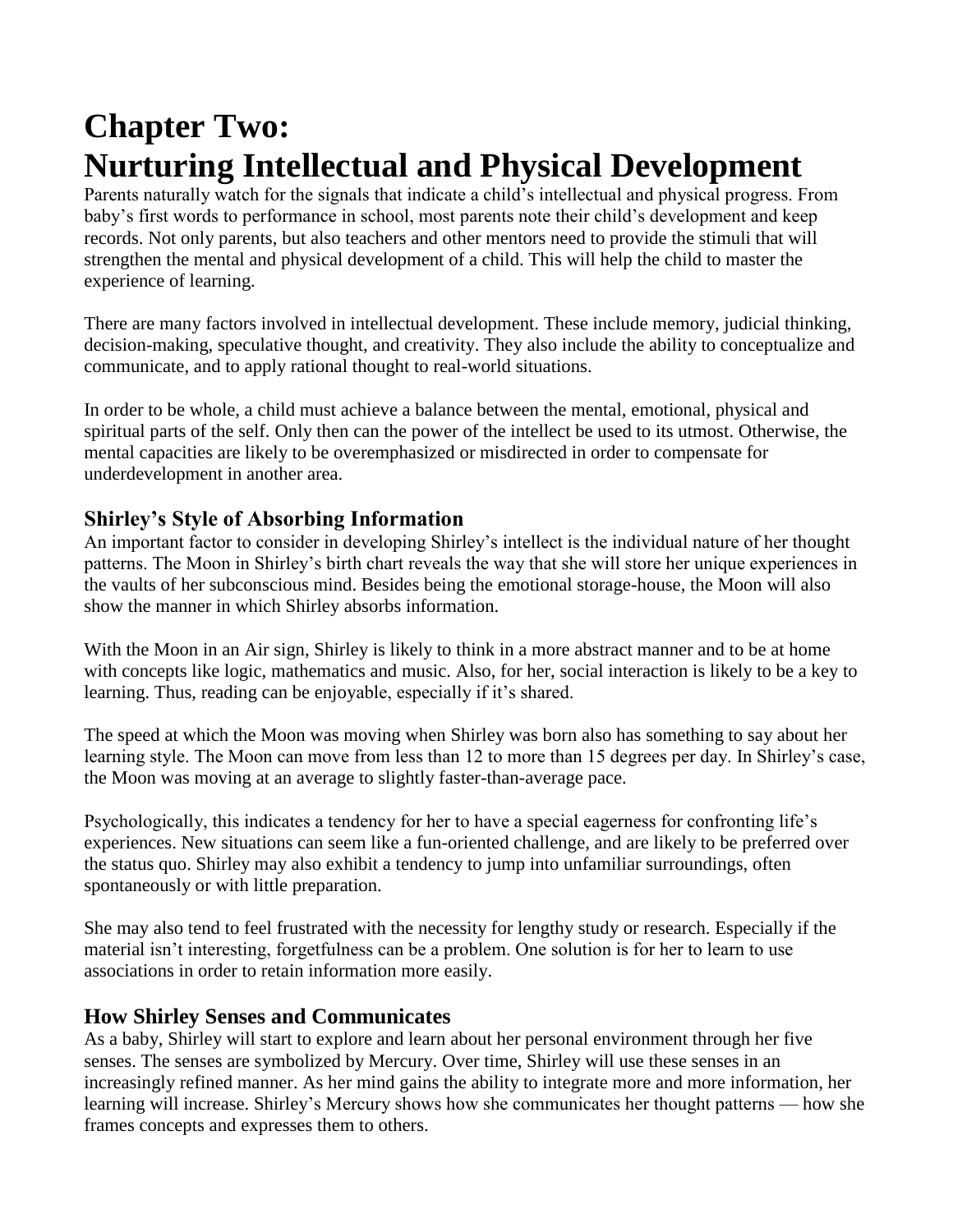The years of Mercury's heightened developmental cycle are from ages seven to thirteen, when the connections between Shirley and her world will be powerfully shaped. This is when a child masters language and refines communication skills. During these years Shirley is likely to project the qualities of Mercurial energy with especial strength.

Shirley has Mercury in Aries, which shows a tendency to be mentally creative and very direct in communication. Shirley can be a persuasive communicator. Her basic approach is to get the facts, then go on to something new. Even as a small child, Shirley is likely to jump right into situations, following the impulse to know what something is.

The influence of Mercury conjunct Jupiter can endow Shirley with great confidence in sharing her ideas, and she may want to explore communicative skills very early. Besides liking to talk and interact with others, she may find reading one of her favorite pastimes. Travel may also be especially rewarding and enjoyable for her. Many times with this aspect, learning can become a real passion. If Shirley is taught to appreciate learning and is given positive confirmation that knowledge is power, she may choose to make education a high priority.

The connection of these two planetary energies can also indicate a child who "talks a blue streak." It may be a real challenge for Shirley to keep her mind (and voice) quiet!

With Mercury trine Saturn, Shirley is likely to take learning very seriously, and she may take great pride in performing well in school. Writing and communication can flow easily. Learning in a reasonably structured environment may seem more natural than in a setting with too much flexibility, but even in open classroom settings, Shirley can develop the self-discipline necessary to accomplish the tasks at hand. While other chart factors (like Mercury's zodiacal sign) may indicate particular subject preferences, in general she'll tend to be interested more in practical knowledge than in abstract ideas.

Creative imagination can be a gift for Shirley, since Mercury in trine aspect to Neptune indicates an easy flow between the logical and the fanciful thought processes. The left and right brain hemispheres work well together, and there is little resistance to either the experiential or the rational levels of learning and expression.

The only downside to this aspect could be a lack of motivation. Shirley may prefer the easiest possible route to learning, and may do best in situations where she can simply follow a pattern set by others. Given proper motivation and the development of good study skills, however, this connection can greatly enhance learning and ingenuity.

Mercury's location in the Fifth House indicates that Shirley likes to turn learning into a game. Tending toward strong dramatic expression, she may enjoy play-acting, so get ready for the backyard circus! Shirley can be very witty, and may also have an interest in being the center of attention, but only when her confidence is high. While home schooling could be a reasonable option, when expressing her particular talents Shirley will want the company of others. If home schooling is the parent's choice, it's crucial to enroll Shirley in art, music or dance classes to further these abilities.

#### **Building Shirley's Confidence and Skills**

The planet Jupiter supplies additional information about Shirley's learning styles and needs. At first, she'll experience Jupiterian qualities through the encouragement of teachers and guides. Later, Jupiter will show how she expresses confidence, and what types of stimulation will build her learning skills.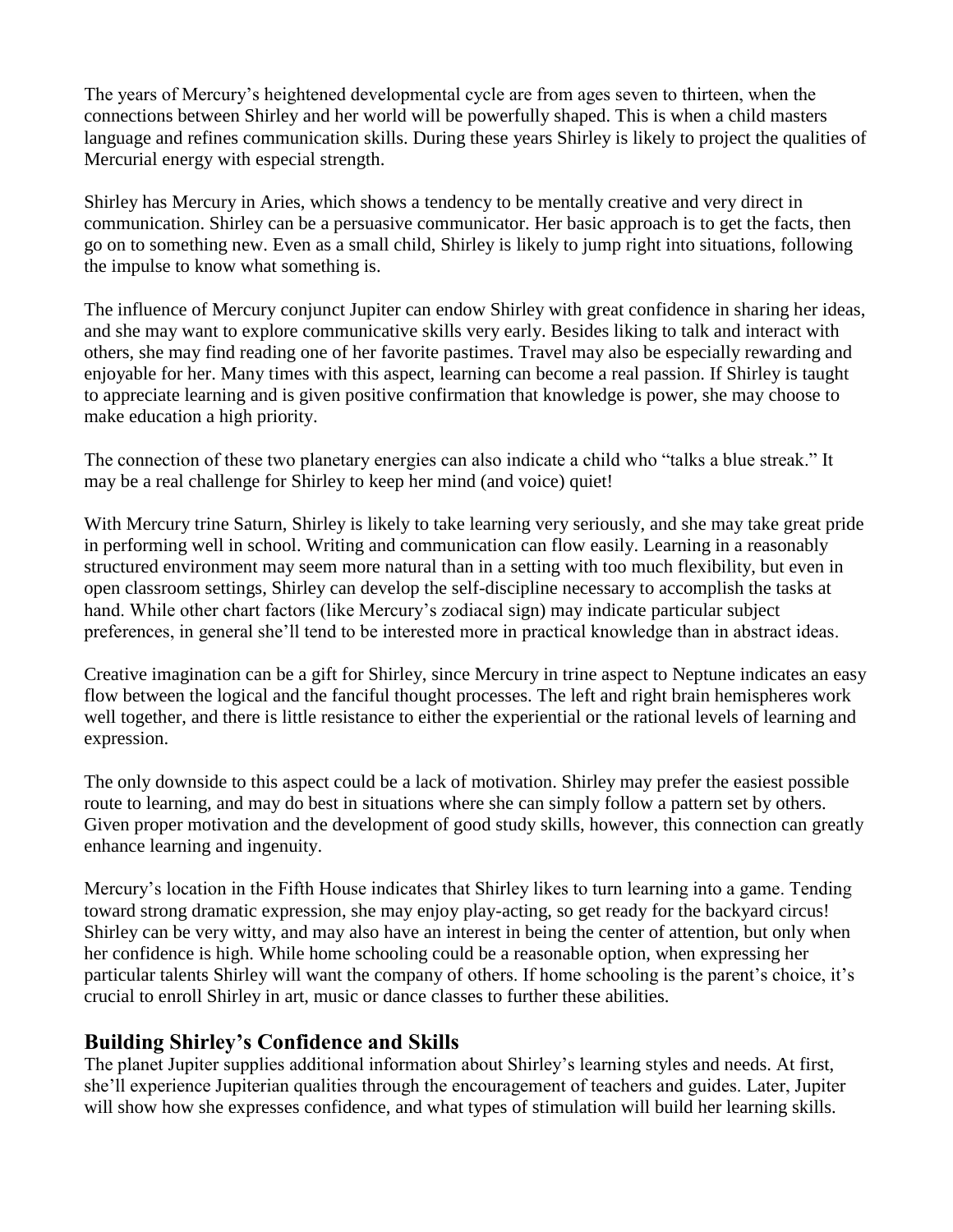Shirley's Jupiter in Aries shows a need for plenty of independence when learning, with an appreciation of challenging games as part of the learning process. She needs a place to stand out and show leadership abilities.

Whenever you're dealing with intellectual development, it's helpful to keep in mind that encouragement and testing are two different things. Small children don't like to be tested — life is enough of a test for them! They do enjoy learning, but need to be encouraged to learn at their own pace. Finding that pace is one of the primary tasks of parents and teachers. Watch for signs that tell you when Shirley is comfortable with a situation, and ready to push beyond it. Then stimulate that expression by setting fresh goals and opportunities to learn and to develop her mind.

#### **Finding Fun and Encouraging Physical Development**

There are many factors in an astrological chart that can indicate needs in regard to physical health. However, I feel that specific health strengths and weaknesses and their care are best dealt with using refined astrological techniques beyond the scope of this report.

One feature of childhood that we *can* explore here is where to find play and recreational activities that Shirley would benefit from and enjoy. The planet Mars represents physical energy — the fuel that's needed to keep the physical engine running. The placement of Mars in Shirley's chart gives helpful clues about her preferences for play and activity, including sports and achieving physical fitness.

Shirley's Mars in the Fourth House indicates a quiet competitiveness. While she may not be excessively active, her physical energy will to need be directed. Encourage her to participate in activities that will help her develop grace and self-confidence. There can be a tendency to be accident-prone, especially at home.

Shirley's favorite forms of recreation and sports could include swimming, snorkeling, deep-sea diving, all types of dancing, English riding, fishing or ice dancing.

A Mars-Saturn connection in Shirley's chart could indicate a potential for a low level of physical energy. If Shirley's energy level needs to be raised, she should be encouraged to devote some time to physical activity. If she has a defeatist attitude, help her to learn the importance of meeting challenges and overcoming them. And then, be sure to celebrate her accomplishments!

Alternatively, Shirley may overcompensate, and train until she drops. In this case, she should be taught self- pacing and moderation. When it functions well, a Mars-Saturn combination can increase self-discipline and bestow an ability to set limits, giving the ability to work or train carefully toward goals.

Since Shirley has Mars in aspect to Pluto, she may want to take physical abilities into a different realm, drawing on a deeper strength to build energy reserves. It's important to help her to learn how to challenge others without provoking a strong or defensive response. Learning the limits of personal power can be difficult, especially if a child has been faced with any kind of abuse. When properly directed, sports can be a plus, particularly when they teach Shirley to respect herself and others.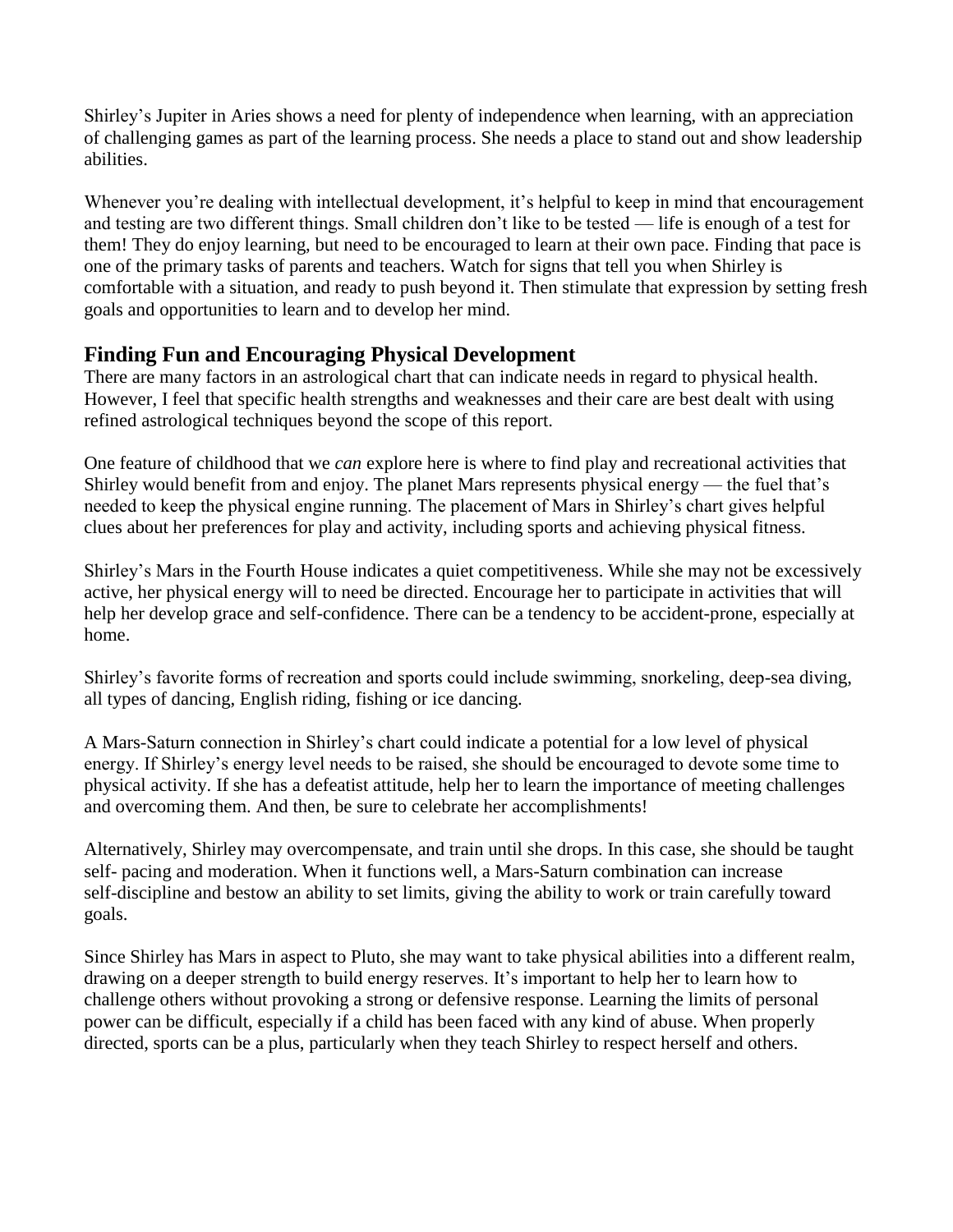### **Chapter Three: Embracing Emotional Drives and Needs**

At different stages and ages, Shirley will be developing different parts of herself. One reason why childhood astrology is different from adult astrology is that a child is in the process of becoming. Anyone who's been around children knows that at some stages of development a child is especially susceptible or emotionally vulnerable, and that these needs and sensibilities change as a child matures. A baby struggles each day to deal with a difficult-to-control body, but a child in elementary school is struggling to master social relationships. Each of the planets represents a different emotional need and expression. At certain stages of development, some planetary symbols take on a special emotional charge.

Shirley's chart illustrates her own potential emotional strengths and weaknesses, and the areas in her life where she may feel more vulnerable. It is important to explore these concepts through a lens of objectivity, since when dealing with our children's psychological and emotional issues we're likely to run into our own issues as well.

#### **Shirley's Basic Emotional Makeup**

Shirley's most powerful emotional needs are symbolized by the Moon. While the Moon is the primary indicator of early psychological development, its emotional needs remain with a person throughout life, continually growing and evolving.

The Moon symbolizes the reflective nature of humanity, the absorbing, subconscious mind that reflects the needs of the soul. Even as a baby, Shirley will have had a strong inner awareness of what is happening. As she grows, she'll absorb more information and store it in her subconscious mind. Deeper awareness of her feelings will also grow.

The Moon is also the matrix from which habit patterns emerge, and so it indicates basic patterns of conditioning. These patterns are drawn from life experiences and filtered through the qualities of the Moon.

Additionally, the Moon symbolizes Mother and whoever else provides nurture, comfort and security. Mother and these other figures provide the model for how Shirley will nurture and care for others, and – perhaps even more basically important – how this child will learn to nurture herself.

With her Moon in Gemini, Shirley enjoys diversity, and may be easily distracted. You will see a wide variety of interests and quickly changing moods. In fact, Shirley's highest need revolves around change and continual mental activity. Consistency may equal boredom, and so she needs to be often on the move. In early years she may enjoy all sorts of little transportation toys.

Feeling connected is a powerful emotional drive for Shirley. Her tremendous need to communicate thoughts tends to spur early communication skills. As Shirley grows, however, she may be uncomfortable with highly charged emotional situations unless they can be expressed verbally and explained rationally.

In addition, with the Moon in the Seventh House, Shirley likes social activities, since the emotional need to connect to others is very powerful. Being around others provides an important source of the feedback that is required with this placement of the Moon. Shirley takes commitments quite personally, and needs to learn how to make healthy choices before making or expecting promises.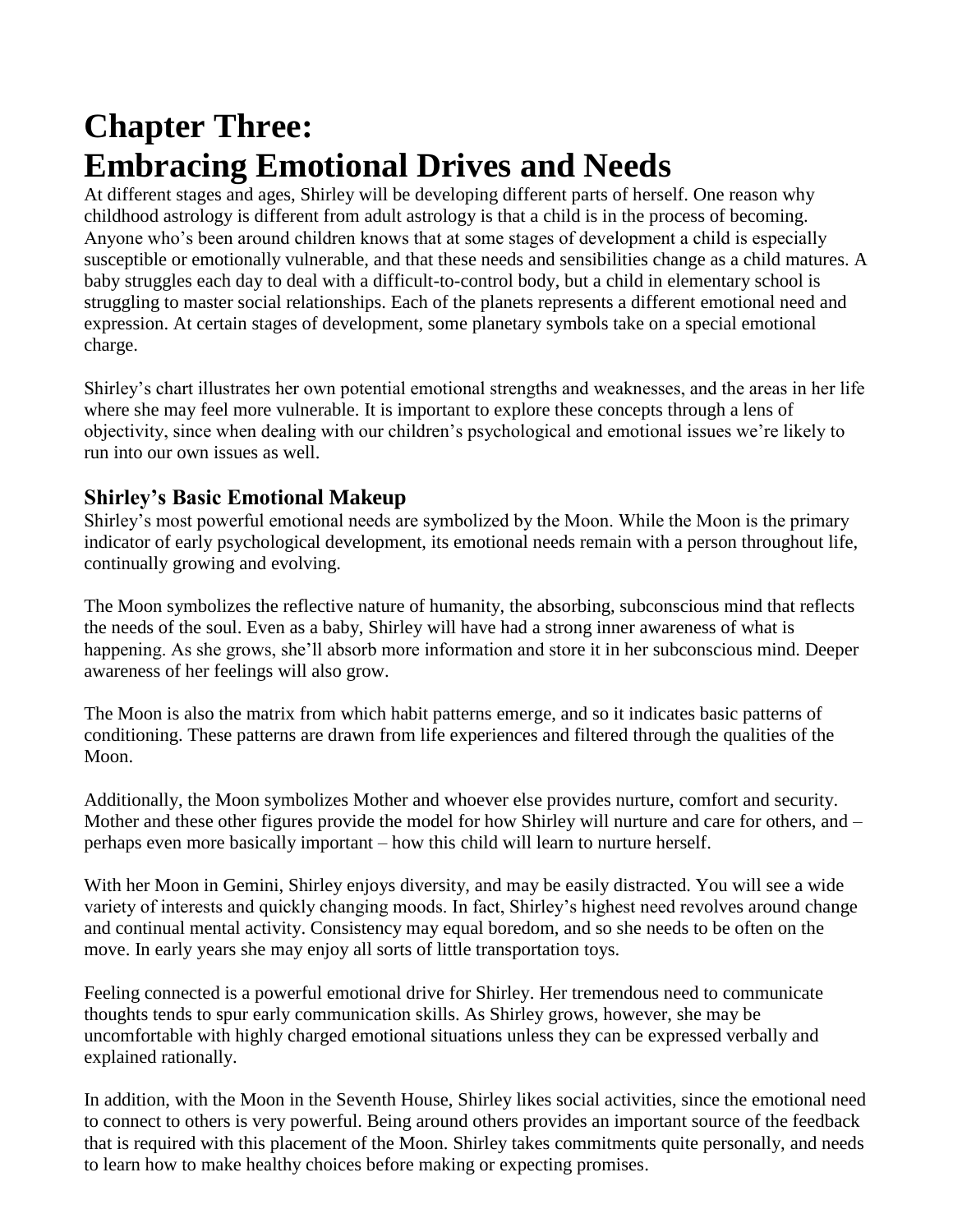With Moon sextile Mercury, Shirley may feel especially close to her mother, and is likely to look to Mother as the primary confirmation that she is right. Mother's influence upon learning can be profound, as can the influence of female teachers. This placement also indicates that Shirley can be especially at ease and comfortable when sharing her innermost feelings and thoughts.

With the Moon in square to Uranus, Shirley may feel emotionally unsettled much of the time. Change may make her feel that all control and stability have been lost. She needs to learn to integrate change into her life in a way that induces a sense of security.

Also, Shirley may resist restraints and fight against authority. This rebellious streak can increase if there are unstable home circumstances or inconsistent relationships with parents, especially Mother. Discipline can also be a problem if Shirley feels unfairly treated or negatively singled-out in some way. To bring balance, she needs reasonable restrictions that strengthen a feeling that she can exercise her independence.

With the Moon in sextile to Neptune, Shirley is likely to be especially tenderhearted. Also, there can be a profound emotional tie to Mother, whose comfort and care radiate on a spiritual level for this child.

Shirley's intuition can be powerful, and dreams and the realms of imagination may be especially real to her. She may have a deep desire to yield to these imaginative impulses. It is therefore highly important to assure that this child has ample opportunities to develop her creative and artistic sensibilities.

#### **Shirley's Developing Sense of Self**

The development of individuality and a sense of identity is tied to the energy of the Sun, which is a major factor in determining "Who am I?" This radiance of Self will begin to emerge once Shirley has developed enough mastery over basic bodily functions to start paying more attention to the outside world. It will really become focused once she's relating to others on a more frequent basis, especially during her school years.

Shirley has the Sun in Taurus, which is described under "The Sun Sign and Ego Development" in Chapter One of this report. However, there are additional factors that color Shirley's expression and development of her Sun energies.

In Shirley's case, the Sun and Moon are in an easy sextile aspect to one another, indicating that Shirley will tend to have a well-integrated personality. The parental support system is likely to be harmonious, with parents presenting a complementary influence in her's life. Also, it's easy for Shirley to see the positive virtues of male and female without feeling that they are always destined to be in conflict.

The Sun in trine aspect to Neptune can indicate positive uses of imagination and creativity during childhood and throughout life. There's also a natural affinity for peace. However, this aspect is notorious for indicating laziness and lack of motivation. Shirley may find it so comfortable to escape or to allow others to take the lead that she sees no reason to engage in growth-oriented risks. To become motivated, she may need positive, enthusiastic feedback from parents and teachers.

#### **How Shirley Expresses Her Inner Feelings**

Most of us are more comfortable if we can talk about our emotional experiences to someone special. A child needs to feel that it's okay to share feelings and ideas, and that she can talk with her parents about anything. Children who aren't given opportunities to communicate their emotional needs can develop problems communicating almost everything else.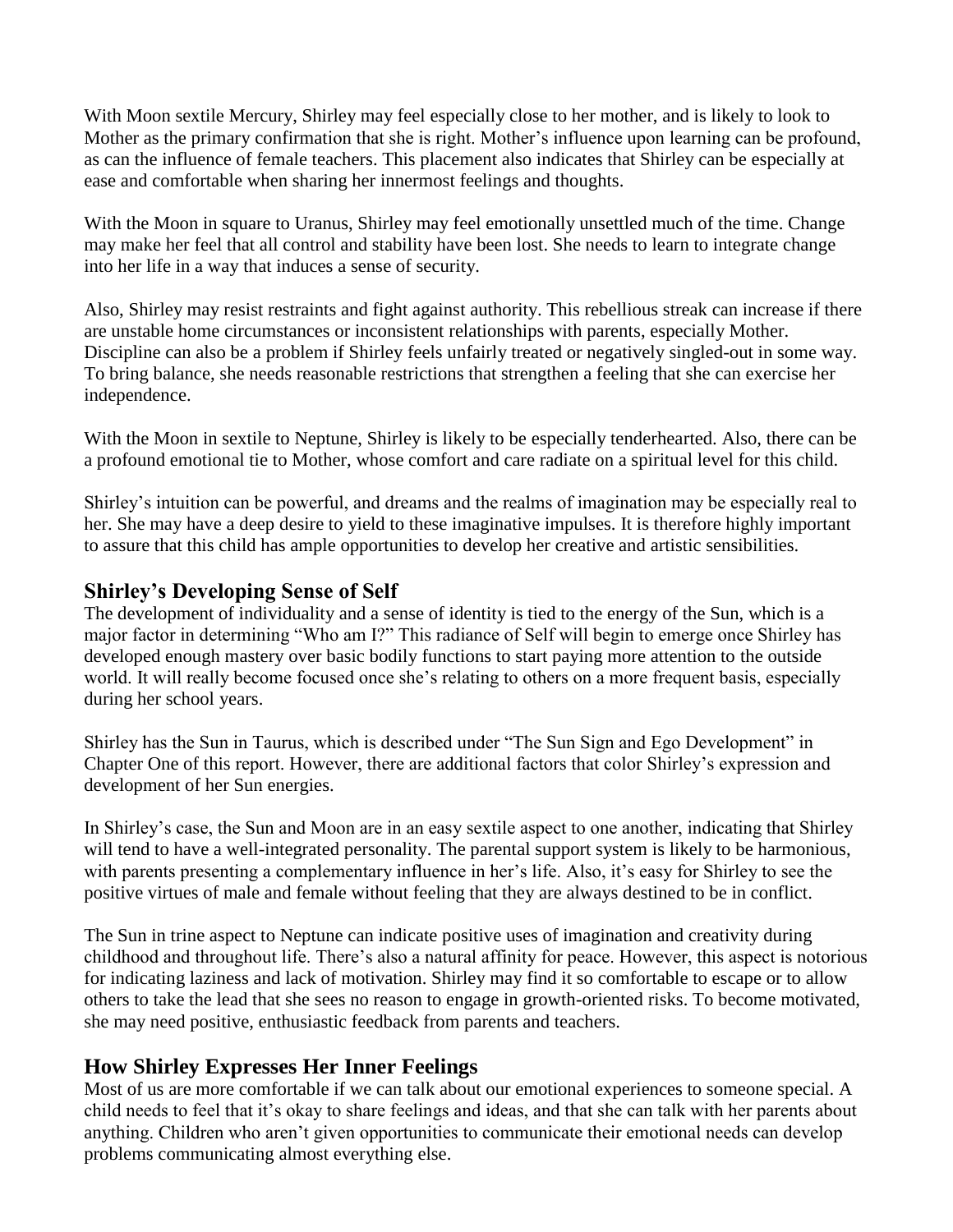The planet Mercury represents how we communicate. Though it isn't traditionally linked with the emotions, its role in the expression of feelings is highly important. Mercury's function in our lives is to link internal processes to the external world, and one of the most important links is sharing emotions.

Another feature of Shirley's emotional profile arises from a contact between Mercury and Jupiter. Expounding about anything can be pure fun, and parents and teachers should encourage Shirley to develop confidence in communication.

The only problem can be that this aspect tends to stretch the truth. The expansive quality of Jupiter adds just a few more inches to the size of that fish! This can be especially true if Shirley feels that the plain reality of a situation is not enough. Learning when "embellishments" are appropriate and when they can lead to trouble will ultimately enhance Shirley's self- confidence.

Since Mercury and Saturn are connected, Shirley tends to take communication seriously. The primary emotional implication of this connection is that Shirley may worry excessively. Help her to appreciate the reality of situations, but also encourage her to rest and relax her mind. Make a special effort to teach positive thinking.

Shirley's connection between Mercury and Neptune stimulates a need to reach into imaginative realms. For her, imaginative stories and ideas are never lacking. While magical thinking is part of childhood and should be encouraged, Shirley may not like it when fantasy and reality collide! Parents can appreciate Shirley's imaginings and listen attentively to the tall tales, but they need to encourage her to tell the truth when relating actual events. If left uncorrected, those cute little "stories" told at age five can give Shirley the impression that she can lie without being caught. This could lead to socially unacceptable behavior later on. Parents and family may need gently to eradicate certain childhood myths, but it's also important that they teach Shirley that imagination can be a very good thing.

#### **Loving and Self-Esteem**

Self-esteem is another important part of Shirley's psychological makeup. This is described by Venus. Throughout life, in order to encourage growth on every level, including the growth of self-esteem, a person needs the Venusian energy of love from others. Venus also rules value systems in general, as well as artistic expression (which is itself an important emotional outlet).

Selfish behavior can be Venusian, too. In earliest years, Venus may show up mainly as Shirley's particular expression of selfishness. As Venus energy evolves, she will develop her capacity to share. After about age four, you'll see Venus expressing in a more outgoing manner, when she may finally want to give something to another person. The full involvement of Venusian development comes during the teen years, when falling in love becomes a reality.

Shirley's Venus in Aries gives great *joie de vivre* and a love of play and spontaneity. Attracted to competitive situations and people, Shirley will enjoy playing games as an outlet for her competitive drive. In very early years, she may "burn out" or grow weary of any situations or people that seem too repetitive. Shirley can be a very charming flirt. Even in early childhood she will appreciate warm hugs and like to give them, too. But she can also easily display her dislike!

A connection from Venus to Jupiter tends to give Shirley a strong desire to relate to others, and a great need to be generous. The expectations of others may be a problem, however, and so she will benefit by practicing the art of unconditional love.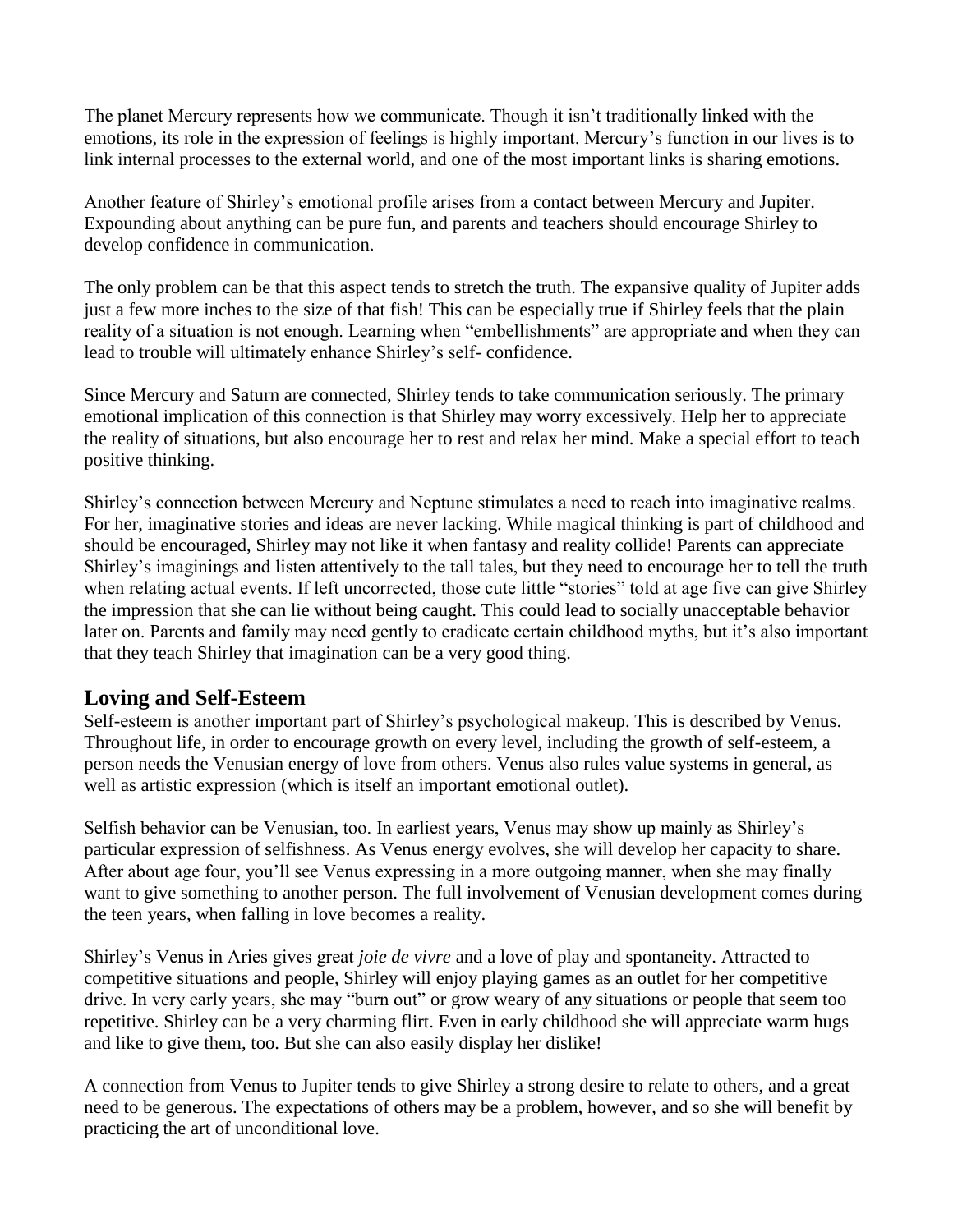Also, Shirley may have great difficulty setting limits on what she wants. If her wishes aren't fulfilled, her disappointment may lead to acting-out behavior. Ultimately, parents need to teach her that it's unlikely that anyone will have everything that he or she wants all at once.

Shirley's self-esteem is bolstered by a supportive connection between Venus and Saturn. Realistic evaluations and choices may be easy for her make, especially if parents model responsibility in their own choices and values. Shirley can be comfortable expressing tender emotions, and enjoys reaching out to show affection to others. Interacting with others isn't likely to feel threatening, even during teen years, and so she is likely to find social situations appealing. Shirley can radiate a quiet sense of personal security that draws others to her. Like all children, however, she will from time to time need positive affirmation of her self-worth.

Intense, and sometimes overwhelming, emotional expression is part of Shirley's emotional profile. With a stressful Venus- Pluto connection, attachment can become a real problem for her, since once feelings of affection are there, they become deeply ingrained. Because opening up to the depths of emotion may hurt, Shirley could come to feel that love is self- destructive. To guard against vulnerability, she could shut herself away from love entirely. This could be true especially if she has experienced some type of hurt, abuse or deep loss, and has not had a chance to understand it.

In order to bring healing, parents, guides and teachers must patiently show such a child how to express her feelings. Art and other creative activities can help, but these need to be done purely for the sake of self-expression, without judgment. Even when Shirley seems to mistrust others, these forms of expression can at least help her learn to trust herself.

When sexual feelings arise, Shirley will require a guilt-free outlet. During teen years this can be especially important, since negativity about these deep feelings can be damaging. If Shirley can learn that sexual feelings are just another part of the Self emerging, the guilt will be less overwhelming. Parents can be supportive by empathizing with and talking about these "weird new feelings." What a difference this will make! The marvelous potential of this Venus-Pluto connection is that Shirley can eventually learn that love is the ultimate healer, and that trust is the bridge to get her there.

#### **Assertiveness and Anger**

We've already looked at Shirley's Mars as an indicator of her level of physical energy and its best avenues for expression. Mars will also play a major part in describing her basic emotional nature.

The assertive, active, and fiery qualities of Mars show up early in a child's development, making themselves really obvious during the period called "the terrible twos." Sometimes, when Shirley is upset or hurt, her Mars will surface as anger. At other times, her Mars will show up as an attempt to test limits. Testing limits is a natural part of development, and every parent hopes that the child will be safe during those times. In adolescence, a child's Mars may also show up as the assertive side of sexuality.

Parents face a tremendous challenge in helping a child to understand, accept and deal with this raw energy. Mars' energy needs to be released in healthy ways, or it will surface as aggression and hostility. Parents need to teach a child that anger is a normal feeling. The important thing for a healthy adjustment in life is the way that the anger is channeled and expressed. If misdirected, the expression of Mars can be destructive and hurtful. However, as Shirley learns to direct her need to be assertive and strong, she will begin to feel an increasing sense of confidence, courage and personal power.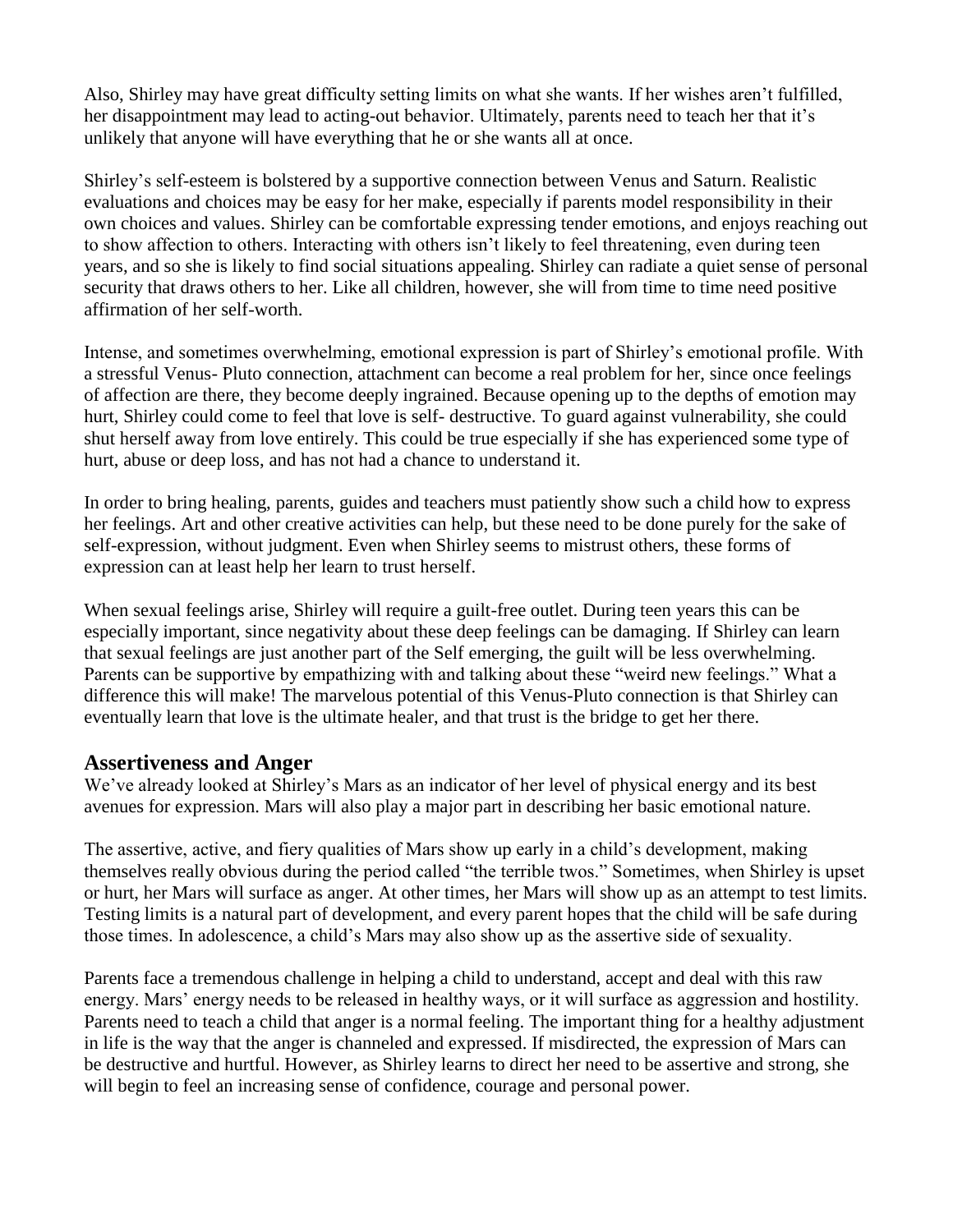Mars in Pisces gives Shirley a certain sensitivity, both physically and emotionally. As a baby, she may seem especially quiet, and even later she's likely to appreciate a serene environment. Highly impressionable, she may respond to frightening or confrontational situations quite dramatically. It's therefore important to take care about the movies, TV, stories and music that she's exposed to.

Expressions of anger are uncomfortable for Shirley, so that learning assertiveness may require extra effort. Shirley can, however, be exceptionally resilient.

Sometimes Mars in Pisces inclines a child to enjoy sports, but primarily ones that are somewhat self-contained. Swimming, dance and gymnastics can all be excellent choices for Shirley, since their fluid body movements will probably come naturally to her.

A frustrating connection between Mars and Saturn can indicate a restriction of anger, causing Shirley to feel trapped inside her anger and to feel terribly uncomfortable expressing it. This inhibited energy may then be released in cruel ways and can result in physical and emotional difficulties.

Shirley probably does feel a need to be in control. If parents or teachers bridle Shirley's need to become self-assertive, it will tend to create anger toward them. This can become self-destructive and will block an easy flow of understanding between parent and child. Rather than simply being told "No" it will be far healthier for this child to experience a positive model of control.

The Mars-Saturn connection can also mean a restrictive attitude toward sexual expression. During preteen and teen years, Shirley may find it very uncomfortable to develop sexual assertiveness. Healthy caution is one thing, but guilt about sexual feelings can be damaging. Shirley may feel a lack of "permission" to have these feelings, and the consequent frustrations may lead to violent or destructive outbursts. Teaching the child that sexual feelings are a normal part of growing up will alleviate much of this turmoil. Replacing guilt with an awareness of the possible consequences of her sexual actions will give Shirley a choice. Whereas guilt feelings would simply be frustrating, the ability to make choices will strengthen her sense of personal power.

That extra magnetism in Shirley's personality may be driven by her chart's positive link between Mars and Pluto. This combination enables her to make exceptional use of her energy, and to develop a constructive sense of self-assertiveness and personal power. Dealing with anger tends to come easily, allowing Shirley to be strongly direct with others. There's also a natural ability to heal, both physically and emotionally. Shirley may be able to offer friends the sort of support and objectivity that is truly honored and valued.

#### **Developing Shirley's Uniqueness**

To find out how the qualities of ingenuity, rebellion and personal uniqueness are likely to surface in Shirley's personality, we look to the planet Uranus. While these traits *may* be evident in a very young child, they often don't come out until teenage years, when young people most tend to rebel against the status quo.

Shirley's Uranus in the Fourth House can indicate frequent changes in home environment and/or family structure. When it comes to family relations, Shirley may always feel a bit like an outsider, and she's quite likely to assume that she was secretly adopted. Ultimately, this child may be the one to break up the family fate or challenge family traditions.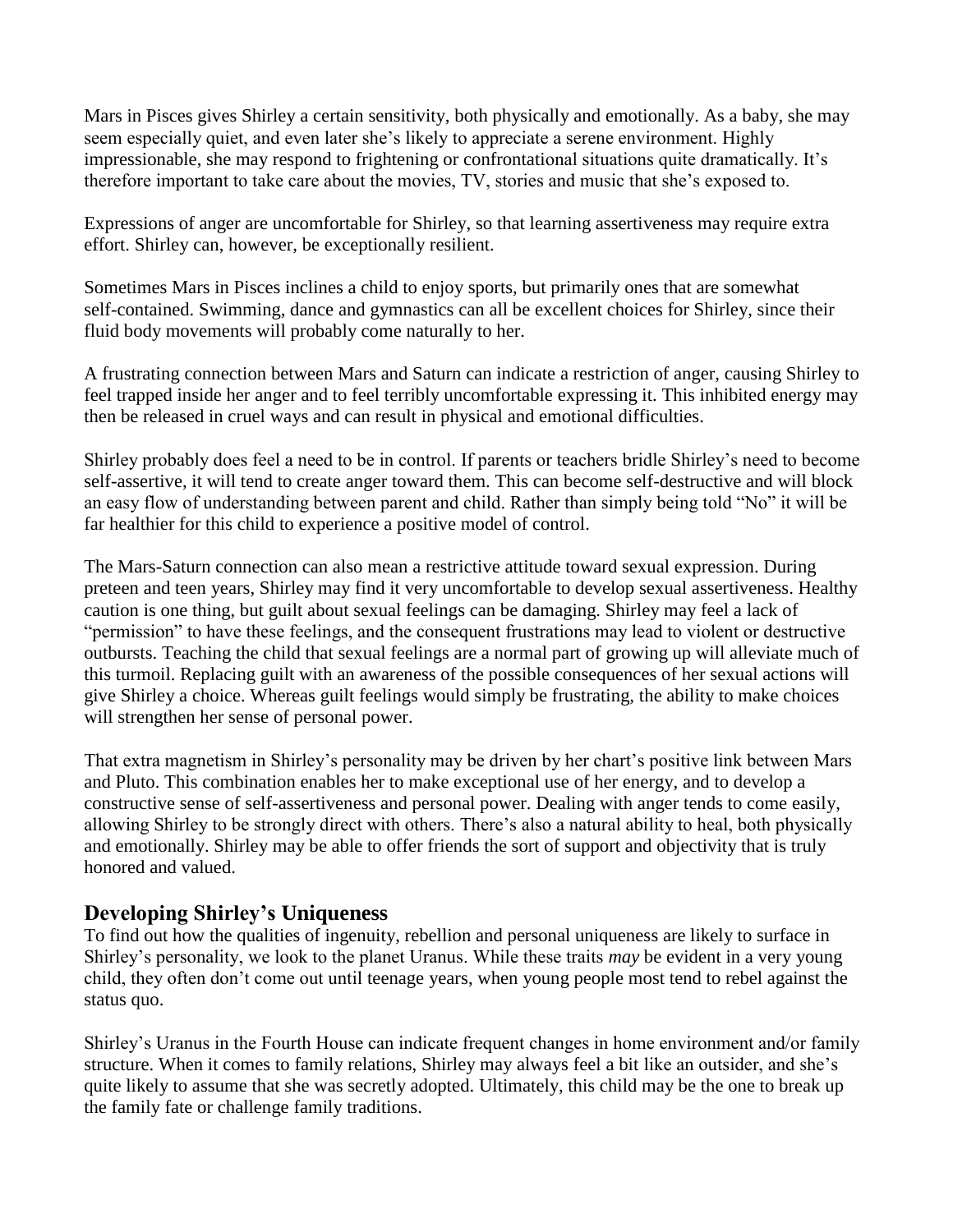Because Uranus spends about seven years in each sign, its sign is likely to be the same for all or most of the children in Shirley's age group. While the signs of the slow-moving planets Uranus, Neptune and Pluto don't give much information about individual children, they do give valuable insights into the generation into which the child was born. Looking at earlier generations can be instructive, because themes that crop up in one generation tend to reappear in succeeding generations when a planet returns to the same sign. In the case of Uranus, the next entry into the same sign takes place about 84 years later.

New arrivals to planet Earth, Shirley's age group has Uranus in Aries. In the early 21st century Uranus is in this sign during the years 2010 to 2019. The overall watchword for a passage of Uranus through Aries is a fight for individual freedom. For Shirley's age group (but particularly those born in the summer of 2010, or from 2011-2018) the opportunities center especially on learning the proper use of willpower. Both technology and warfare will be particularly significant in their lives. As a generation, they may have to cope in a very direct manner with human issues of war and aggression. In the society that they will create, sports may gain in importance, and they will be challenged to bring about improvements that will aid children, including their own.

Earlier, Uranus was in Aries during the years 1927 to 1935, which included the crash of 1929 and the Great Depression. As children, those born during these years would witness World War II and would be challenged to develop courage in the face of adversity. They would learn the dangers of persecution for being different, and the necessity to oppose oppression and the abuses of power.

#### **Hidden Emotional Currents**

The energies of the planet Pluto may also be significant in Shirley's emotional life. Because Pluto represents our deepest reservoirs of emotional energy, its qualities are not usually openly expressed in childhood. However, when Pluto connects to a major astrological point like the Sun, Moon, Ascendant or Midheaven, Pluto's profound level of emotional and transformational energy will be easier to see, even in a child's early years.

It's virtually impossible, however, for a child to direct an awareness of this energy. This is because the personal self must be well-developed before knowledge of this esoteric plane of consciousness can awaken. In fact, most adults have difficulty with this part of themselves! Although generally the energy of Pluto isn't consciously expressed during the childhood years, it may be unconsciously felt. Pluto can represent deep-seated anxieties or fears that are, for lack of a better description, absorbed into the psyche.

The house that Pluto is in signifies the area of life where you can help Shirley get in touch with a need for healing and transformational change. With her Pluto in the Eighth House, Shirley needs to understand why things happen as they do. She may be naturally insightful about what motivates others, and because of this awareness of what's happening beneath the surface may be mistrustful until situations prove otherwise. Provide ample opportunities for her to explore nature or ideas. Encourage her interest in mysteries. Be available to talk about deeper feelings, and encourage Shirley to trust those feelings.

#### **Expressing Emotions in the World**

We've already talked about the Ascendant as the window-dressing or mask of the personality. At a more fundamental level, the Ascendant is the interface through which the inner person meets the outer world. Therefore, to learn more about how Shirley expresses her emotional self, we should also look at whatever planets connect with her Ascendant.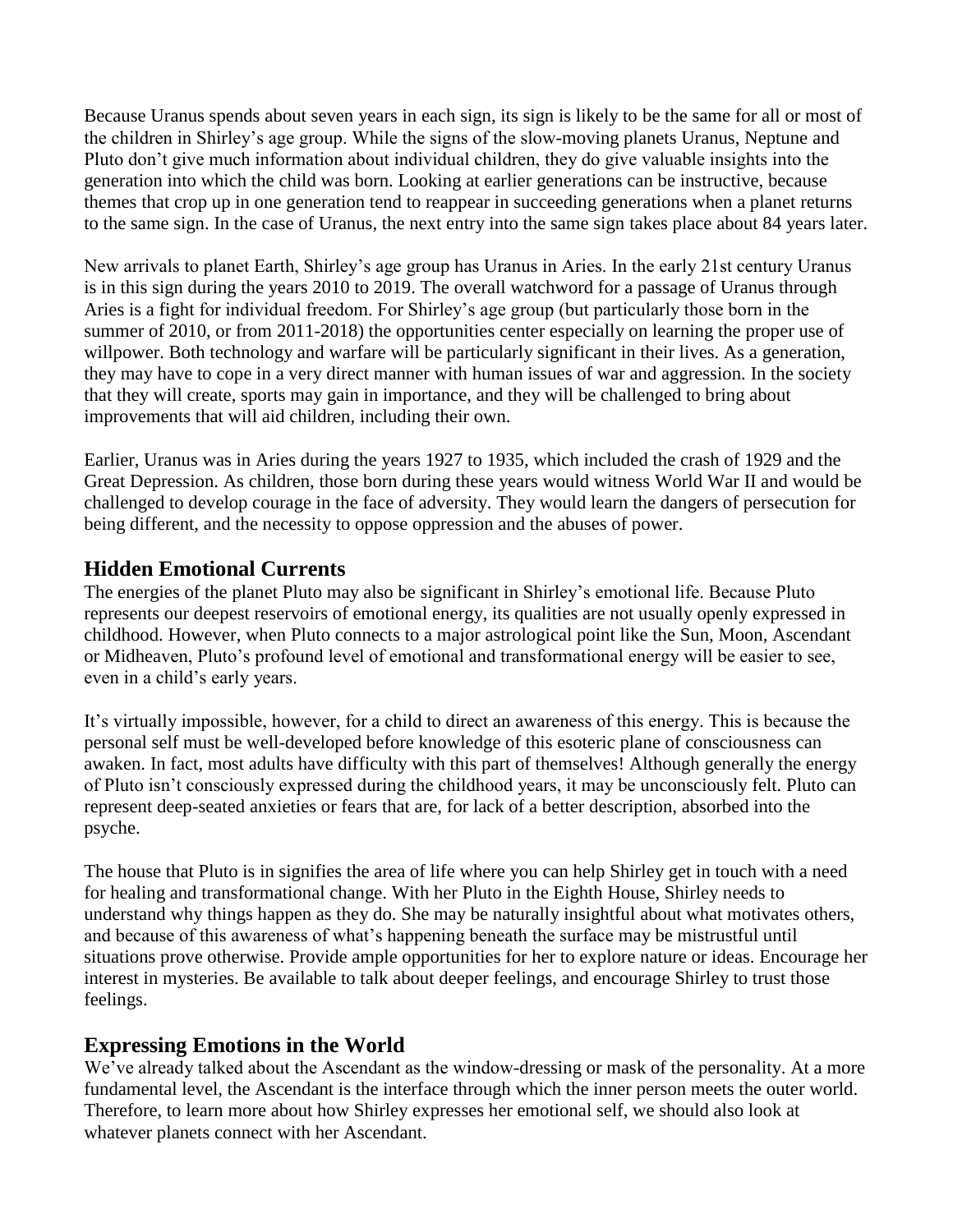With Mars in a dynamic square to the Ascendant, Shirley's personality may have an abrasive edge. Learning appropriate boundaries for personal strength may take some time. Shirley may act with too much hostility, and needs to learn how to handle angry feelings so that she doesn't invite others to attack. Feeling strong and powerful can also be part of this contact, and physical prowess may be a healthy thing to develop.

Shirley needs to be different, since Uranus in a supportive trine to the Ascendant stimulates individuality and ingenuity as part of self-expression. Because her mask is influenced by the desire to be unique, Shirley may well be a trendsetter.

#### **The Direction of Emotional Flow**

Yet another factor that influences the emotional expression of a planet is whether it was traveling forward through the zodiac as it usually does, or appearing to move backward, as planets sometimes appear to do when they are viewed from the earth. When a planet is traveling backward, or "retrograde," it usually takes on a more inward expression.

Trusting inner security is a primary lesson for any child who, like Shirley, was born with a retrograde Saturn. Questions about her own personal safety could cause her excessive anxiety, worry or fear when she faces new situations.

Also, having Saturn retrograde may at first make it difficult for her to learn Saturn's lessons of structure, direction, discipline, and the setting of priorities. Shirley may innately mistrust authority, or have problems relating to the parent who provides this structure in the early years. That parent might be inaccessible to Shirley, perhaps because he or she is absent, constantly working, or emotionally distant. In such a case, Shirley would need to learn to go within to achieve her own sense of structure, direction and personal discipline.

Affirmations that confer a sense of confidence, achievement and personal strength can be powerful tools for this child. Once her sense of self-doubt is overcome, Shirley has the potential to become remarkably self-disciplined and focused. Pianist Van Cliburn, actor Sean Connery, dancer/actress Leslie Caron and singer Dionne Warwick were all born with Saturn retrograde.

Neptune's energy ordinarily draws us into the inner self where we dream, visualize, imagine and escape. Since Shirley has Neptune retrograde, this energy becomes even more introspective. Shirley's desire to escape the ordinary world and its pressures is intensified. She may have to struggle to distinguish between physical-plane reality (what we usually think of as "real") and the world of imagination or illusion. It's absolutely necessary that she learn the positive uses of creative imagination. Imagination should certainly be encouraged, but in ways that are constructive to Shirley's growth. Neptune's house placement will indicate the area in which Shirley needs a creative escape and how she can be effective in using her imagination. Farrah Fawcett, Yoko Ono, and Ralph Waldo Emerson are some of the wellknown people who were born with Neptune retrograde.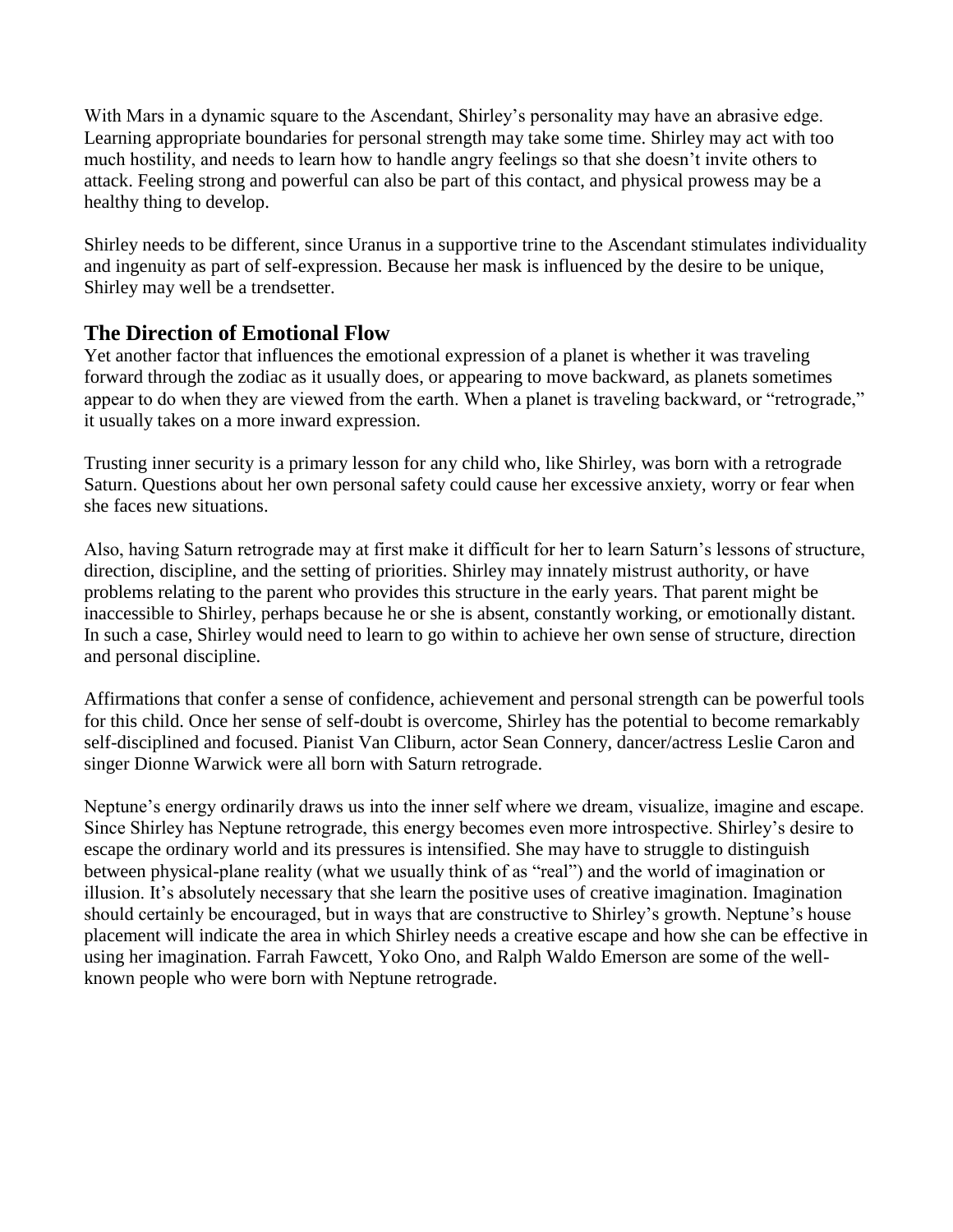### **Chapter Four: Fostering Creativity and Spirituality**

Children seem to be inherently connected to spiritual awareness and expression. Their joy in the daily discoveries of life can be infectious, and a child's sense of wonder can bring light into everyone's life.

A child needs very little encouragement to seek truth and embrace a sense of the divine. But it's necessary to support this natural connection, because this can make all the difference in the child's ability to trust herself. One of the most significant ways to help Shirley awaken and touch Spirit is to foster her creativity. It's not necessary for her to be a consummate artist, but she needs room to experiment with her creative self. The astrological factors that will particularly support her expression of spirituality and creativity include Mercury, Venus, Jupiter and Neptune.

#### **The Link from the Inner Self**

In addition to being associated with education and development of the intellect, the planet Mercury plays an important role in self-expression. This is because Mercury links ideas and concepts from the inner self to the outside world. Mercury's position in the zodiac can suggest the creative outlets and mediums that are most suitable for a given child.

To develop Shirley's Mercury-in-Aries style of creativity in early years, you can encourage artistic play with paper and scissors. Sewing might be enjoyable, too. Later on, Shirley might enjoy carving, metal work, or, in culinary arts, carving flowers, animals and other decorative shapes from vegetables! In music, she could be an enthusiastic percussionist.

#### **Creative Expression and Artistry**

Venus, which is traditionally connected with art, is of course another important part of Shirley's creativity. Venus represents beauty, an inner quality that every child needs to feel, identify and express. Venus also represents a means by which Shirley can experience and express her feelings. While the Moon represents feelings, Venus can give voice and material expression to them.

Since Shirley has Venus in Aries, she may have a wide range of creative interests and talents, but one of the key factors is the need to make "signature" items. In early years, you can feed this child's interest in design by providing plenty of materials for cutting and pasting. Bright colors will be favorites, and playing with costumes, including doll costumes, may engage her creativity. As her dexterity improves, be sure that there are supplies for things like jewelry making, designing hats, metal etching and ceramics. When Shirley is sufficiently mature, you can add materials for glass blowing or other glass work, or for designs that are wood-burned or etched into leather. During teen years, watch for an interest in hairdressing or clothing design, or in academic subjects like public speaking. The natural athleticism of Venus in Aries can be expressed in athletic dancing or in playing drums or other percussion instruments. Whatever expressions are considered, the important thing is to encourage Shirley to get in touch with those that feel good to her heart!

In addition, Shirley's Venus is in the Fifth House, which means that Shirley has a powerful need to dramatize her talents. For her, artistry needs to be fun, and should give her a chance to show off, at least a little! Play- acting can be especially enjoyable, so that she might truly enjoy school or community performances as a way to express herself. If music is a particular leaning, then musical performance, either solo or with a group, might be the best avenue.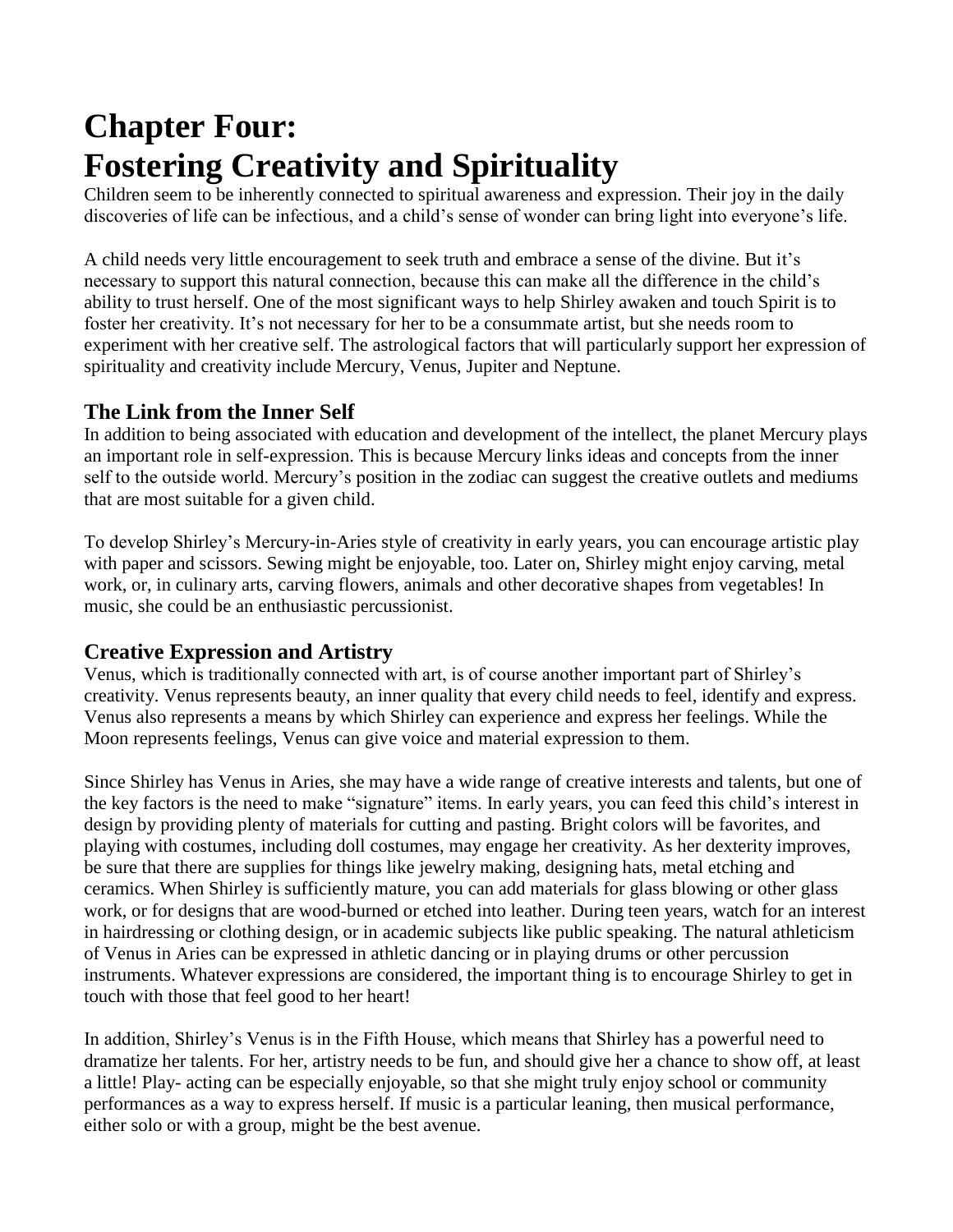Venus-Jupiter aspects confer confidence, especially when they are harmonious and flowing. With her Venus-Jupiter conjunction, Shirley will have a desire to gain attention, and will truly appreciate praise. She may have a strong talent for writing or public speaking, and may love to read and travel.

Shirley may attract the support of gifted teachers and may be easily inspired by a teacher or other mentor. Shirley herself can also be a positive supporter of others. This is a helpful connection to find in the chart of a cheerleader (and later, an agent or attorney).

Fortunately for Shirley, an easy trine connection between Venus and Saturn shows an ability to appreciate and use discipline and structure as part of her creative or artistic development. Whatever her particular interest, a loving, supportive teacher or guide can be just what is needed to confer the confidence and strength she needs while developing skills and techniques.

Shirley's sense of structure and value can help her to determine when it's appropriate to perform or express creative ideas. It may also lead to an appreciation of classical art forms. There is also a strong sense of the business end of the arts, and an early understanding that things that are done well are more worthwhile.

Since Shirley has a dynamic connection from Venus to Pluto, there's an intensity, passion and power in her approach to creativity. She has a kind of sensuality and deep expressive need that demands externalization. It's crucial that she learn that expressing deeper feelings can bring tremendous satisfaction.

Expression could be through painting, music, writing, drama or other forms of art. Building sand castles — digging into the sand and transforming sand and water into a work of art — might be especially gratifying, even when it's all ultimately washed away by the tides. Shirley might also enjoy restoring something old — for example, refinishing furniture.

Shirley must, however, learn to express intensity without alienating her audience. It's also possible that she could mistrust her artistic abilities and destroy what she doesn't like. Creative expression is a very personal thing, and exposing vulnerabilities can be difficult. Because it's important that Shirley feel good about her creations, she should be allowed to keep a project under wraps until she feels satisfied that it's ready for exposure.

#### **Inspiration and Enthusiasm**

The expansive energy of Jupiter takes Shirley beyond purely self-centered awareness and encourages her to reach out and expand her personal universe. Jupiter brings a desire to grow, to broaden one's horizons, to feel adventure and joy. Through Jupiter, Shirley can begin to exercise her sense of hope and vision, and her generosity and enthusiasm. Most important, when she's in touch with Jupiter, Shirley is inspired.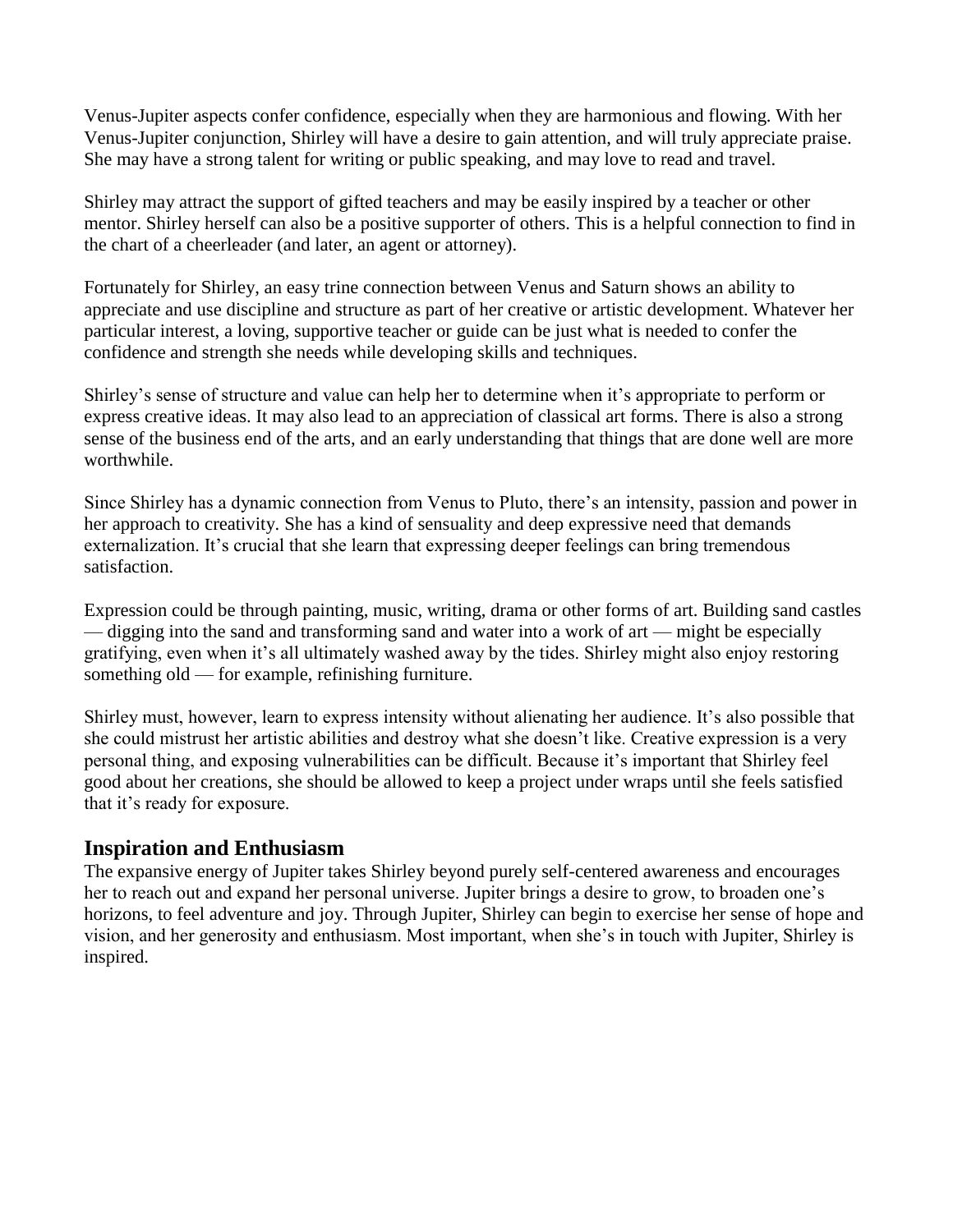The earliest awareness of Jupiter deals primarily with the concepts of sharing, positive thinking, enthusiasm and hope for reward. It's generally not until elementary school and preteen years that a child develops enough cognitive skill to manifest Jupiter's philosophical side. Moral questions flow through the realm of Jupiter, and learning higher principles from inspiring teachers and mentors is another way that this energy can take form in later childhood. While Jupiter gives the potential for exploring religious teachings and developing a personal philosophy, this may take a lifetime to develop. Jupiter is a function of the higher mind, the part of our consciousness that can connect with the Divine. During childhood, Shirley is likely to express Jupiter mainly through endless questions and by feeling a natural wonder about universal principles and a Higher Power.

Jupiter's placement in Shirley's Fifth House indicates that she will very much want to explore life's opportunities to be creative, including the creation of herself. It will be especially meaningful for her to learn the value of creativity, love and sharing, and to realize that extending her talents is one way to keep love flowing in her life.

#### **Dreams and Imagination**

Then, there's the world of imagination, which is largely ruled by Neptune. What child isn't a master of make-believe? Shirley should be encouraged to use her imagination and to trust her dreams, since these, too, are an important part of reality. It's important, though, to teach her to identify the difference between real and imaginary worlds. This can be quite a job, but it's an important lesson for a child to learn.

The sensitivity that Neptune bestows also allows Shirley to connect with parts of the spiritual, nonphysical realm. Neptune can be an expression of divine compassion, something that needs special support and nourishment during childhood. Shirley can be taught to express this through charity. A child taught to give to others less fortunate is definitely a blessed child.

For clues about the best ways to engage Shirley's imagination, what she likes to dream about, and the areas of life where she's most likely to exercise compassion toward others, we look to the house where Neptune is placed in her chart. Shirley's Neptune in the Ninth House indicates that she will probably enjoy applying her imagination to higher ideals. Whether she's enthralled with the stained-glass windows in a cathedral or with the pageantry of a parade, her imagination can go crazy as long as there's inspiration involved.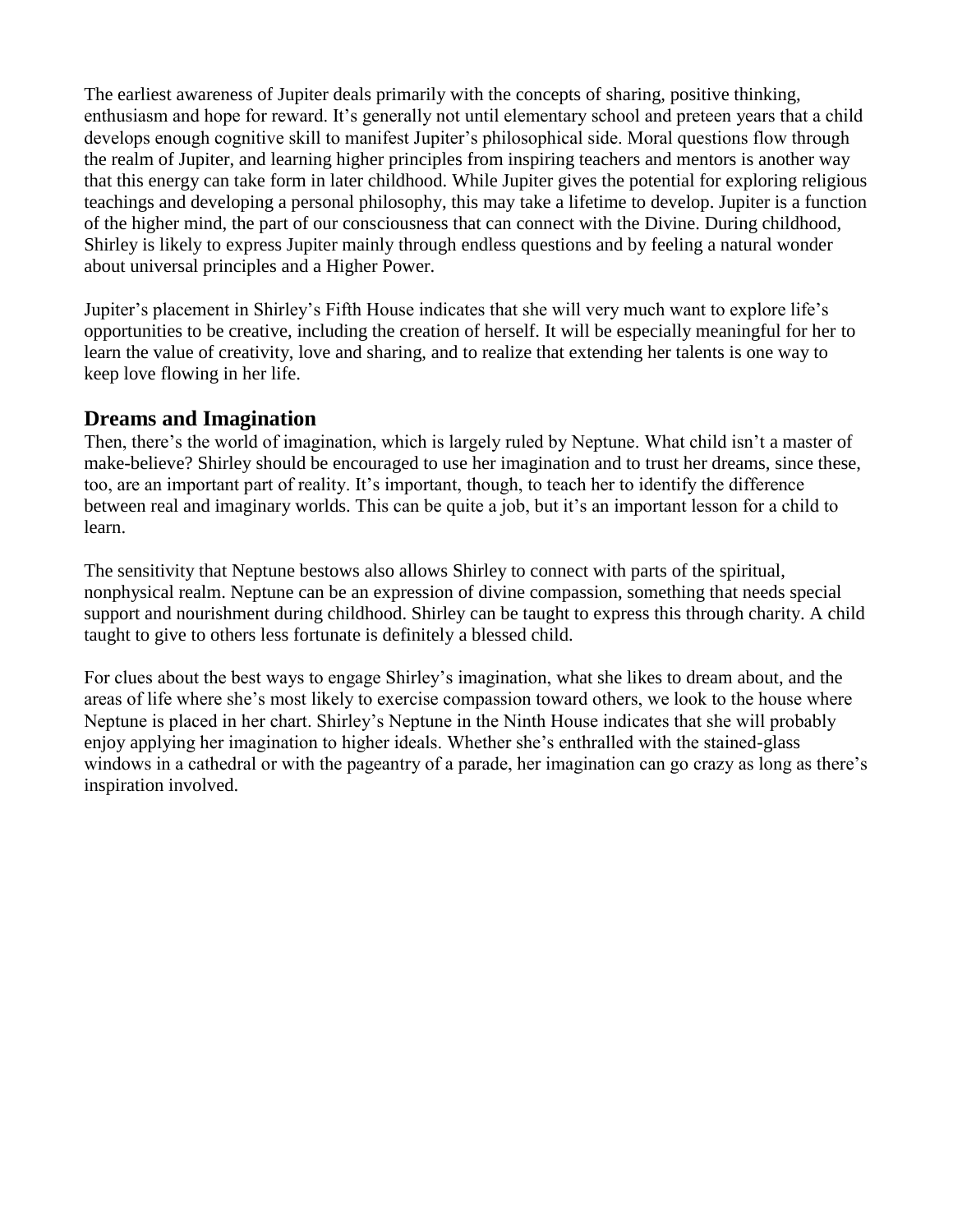## **Chapter Five: How Shirley Is Likely to See Her Parents**

Guess what? You can tell how Shirley is likely to see her parents or other primary caregivers by looking at her own chart. Understanding how Shirley perceives Mom and Dad can be especially helpful, since what Shirley hopes to see and needs to experience from her parents forms the basis of her own sense of self. In this chapter we'll look at Shirley's own personal view of mother and father figures, as well as of authority figures in general.

Projection is a key factor in human psychology. To better understand this concept, think of a movie projector, which shows an image against a screen. In human psychology, the process of projection works much the same way. When Shirley feels happy, the world looks bright, too. But if Shirley is physically or emotionally low, her view of the world changes accordingly.

In their relationships with others, both children and adults will project their feelings and perceptions onto other people. The undeveloped aspects of the self are projected onto others usually as a means of "seeing" one's own feelings or needs. In other words, by projecting her needs onto the people in her personal environment, Shirley is actually experiencing herself.

Sometimes the other people are reasonable targets for those projections. This is especially true if the connections are tied up with emotional or other commitments. For example, Mother represents the inner feminine self for boys and girls alike. A child looks to Mother as the person who will reflect his or her own nurturing, feminine needs.

Shirley may, however, see things in Mother that Mother doesn't recognize in herself. It makes no difference whether Mother sees herself in this light. Shirley holds these particular perceptions of Mother because Mother is a projection screen for Shirley's inner needs for security. As Shirley matures into adulthood, the way she views her mother will determine how she'll play a nurturing and mothering role toward others.

#### **How Shirley Is Likely to See Mother**

Shirley's view of the mother figures in her life is shown by the placement of her Moon. A Moon in Gemini suggests that Shirley will see her mother as intellectual, mentally active, talkative, and changeable. She may also see Mom as someone who is hard to pin down.

The Moon in a supportive connection to Mercury helps to foster open lines of communication between Mother and child. Shirley will perceive Mother as communicative, so that Mother may be the one person she finally talks to. Mom may, however, have to initiate the conversation.

With the Moon in dynamic contact with Uranus, Shirley will definitely see Mother as unique. This uniqueness could be experienced as a plus, or Shirley may think, "My mom is weird." As Shirley reaches school age, Mother may seem to be radically different from the other moms. If Mother is secure in her sense of individuality, Shirley won't find this to be a problem. If Mom has been bizarre in her actions and disrespectful of herself, however, Shirley may have difficulty dealing with her feelings about her mother.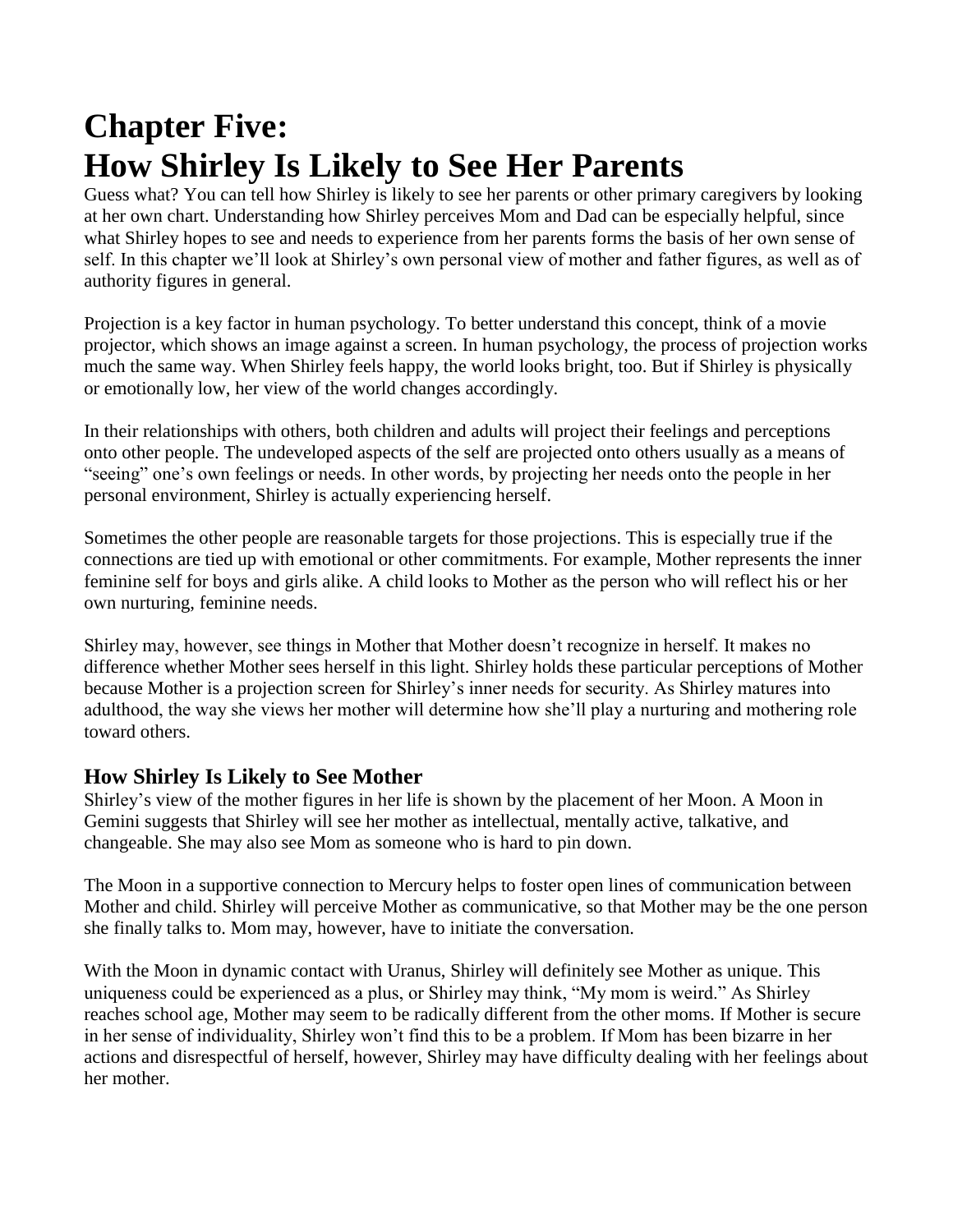A key factor in Uranian aspects from the Moon is what Shirley learns about emotional distancing. If Mom seems "out there" then Shirley can develop a kind of emotional bubble that serves to maintain that distance. Eventually, this can have an effect on the way that Shirley relates to others, setting up a pattern in which she seeks out relationships with people who are either unreachable or inappropriate for fulfilling her needs.

Alternatively, Shirley may feel that Mother's nurturing, protection or support is inconsistent. One day, this child may feel that Mom is balanced and approachable; while the next day she is unreachable. It's also possible that this child gets inconsistent messages from Mom about developing herown independence.

On the plus side, this child may view her Mom as being intuitive. The way in which the mother uses this intuitive flow will have a great effect upon Shirley's trust of her own intuitive perceptions as she matures.

Through her chart's harmonious contact between Moon and Neptune, Shirley may have the feeling that Mother is a source of spiritual and mystical power. In some instances, Mother may personify a kind of ideal of perfection, especially in the sense of goddess-like qualities. The intuitive connection with Mother may also be quite profound and special to this child.

#### **What Shirley Hopes to See from Father**

Perceptions of her father and other male nurturing figures are mainly symbolized by the placement of the Sun in Shirley's chart. The Sun, the primary masculine energy in astrology, is also described as a person's sense of self. A true sense of self is very limited in a young child, who is unlikely to "own" these qualities until the preteen years or later. Nevertheless, the development of self may be strongly tied to the initial relationship with the father and, later, to interactions with other significant male figures. If these important people in her early life are supportive and consistent, Shirley will come to feel that her own individuality is reliable and strong.

With her Sun in Taurus, Shirley projects qualities of consistency and reliability onto Father, and probably sees him as a solid provider. Father's love is a special treasure for this child. Shirley will probably find building things with her Dad to be an especially powerful experience.

Shirley's Sun in the Fifth House needs Daddy to be a playmate. This child will gain great inspiration from the times when she shares pleasurable activities with Dad. Also, if Shirley is involved in anything special, Daddy needs to be there to give his stamp of approval. Otherwise, Dad's absence will be sorely felt.

A Sun-Neptune contact such as Shirley's often indicates problems in perceiving the father, or a father who is in some sense not there. A child can over-idealize Dad or other male figures, and see only the illusion. For example, Shirley could expect Dad to be saintly, and be disappointed when he turns out to be all too human.

Viewing a primary role model through rose-colored glasses can produce problems in a child's own perception of Self later on. It's therefore crucial that Shirley have a realistic and close contact with Dad or other male figures early in her life. With this aspect, Father's sharing of his spirituality and creativity could be an especially enriching influence, but Father also needs to show his humanity.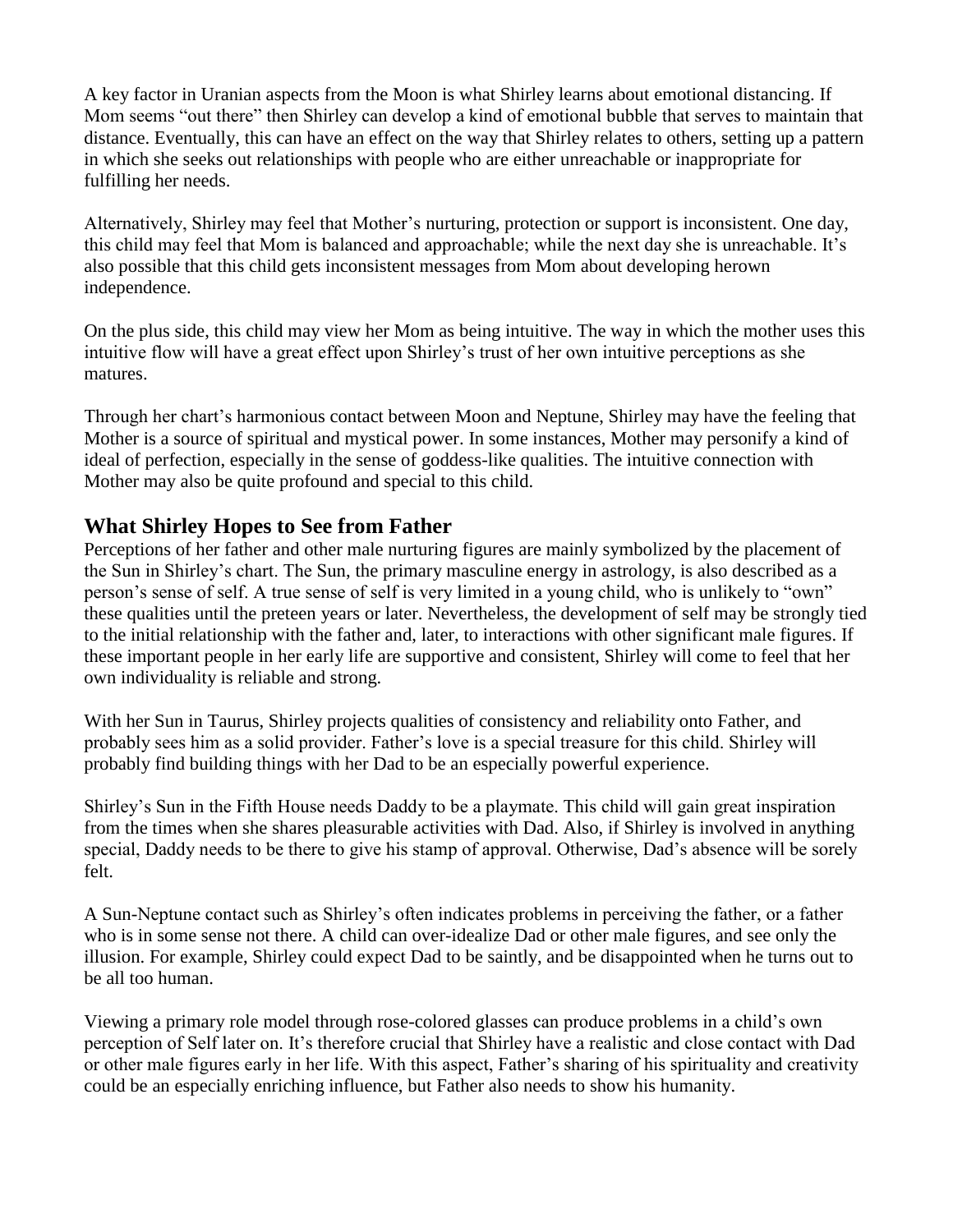It could be helpful if Shirley has a male mentor, perhaps someone who is easier for this child to identify with than Dad is. This doesn't necessarily mean someone who takes a fatherly role, but rather a male figure who provides a complementary influence in the child's development. More than most, Shirley needs to have a male to idealize, and while that may be quite a tall order for Father, another man could be up to the task.

#### **Authority Figures and Stabilizing Influences**

For children, another important need is for solidity, structure and safety — and most children look to their parents to establish this for them. Though Shirley will learn about these eventually, as a small child she won't be capable of understanding the ways of the world, nor will she understand the need for limits. It's up to parents and teachers to set these limits and expose her to the rules of life. These rules, tests and structures are shown in her chart by Saturn.

Many children are anything but delighted at the prospect of being "responsible" — that's what adults are supposed to be, not kids! Therefore, especially in childhood, Saturn energy may much of the time feel judgmental and limiting. Nevertheless, Saturn brings the discipline, structure, stability and relationship to tradition that every child needs.

Saturn will show how Shirley needs to be stabilized and what she requires in terms of a sense of safety and security. Male and female parents, as well as teachers, can provide this stabilizing function in her life. The placement of Shirley's Saturn will also show how she will relate to other authority figures and to authority in general.

Shirley's Saturn in Sagittarius insists on finding Truth. If parents teach stilted lessons about universal principles, Shirley will be likely to lose respect for them once she discovers other ways of looking at life. Acceptance and integration of cultural diversity will help her to feel a sense of stability.

Her Saturn being in the First House adds a desire for confirmation of the self. Shirley therefore has a strong need for positive acknowledgment from parents and teachers. Also, since she will look especially to her parents to understand how to handle responsibility, it's important that her parents show consistency.

As Shirley moves through the various stages of childhood, she will be able to take all the qualities and expressions that she once saw through others, and incorporate them into herself. The examples that Shirley observes may become the pattern for her own self-expression. In some instances, however, she may see something that isn't worth emulating. That, too, can be a part of her learning process. During her childhood, Shirley will have a grand opportunity to experiment and learn — hopefully while under the protective guidance of a loving family.

### **Conclusion**

Here we've looked at the building blocks for the person who will become Shirley as an adult. Childhood is a critical time because its vestiges remain throughout a person's life. To some degree, these fragments will play a role in her personal creativity, career choices and life path for many years to come.

I hope that this look at Shirley's astrological chart has enlarged your understanding of the unique gifts, needs, problems and potentialities that she's brought with her into this lifetime. Perhaps by reading it you will have gained some insights that will enable you to further her chances of having a happy and fulfilling life, and of growing into the person she was meant to be.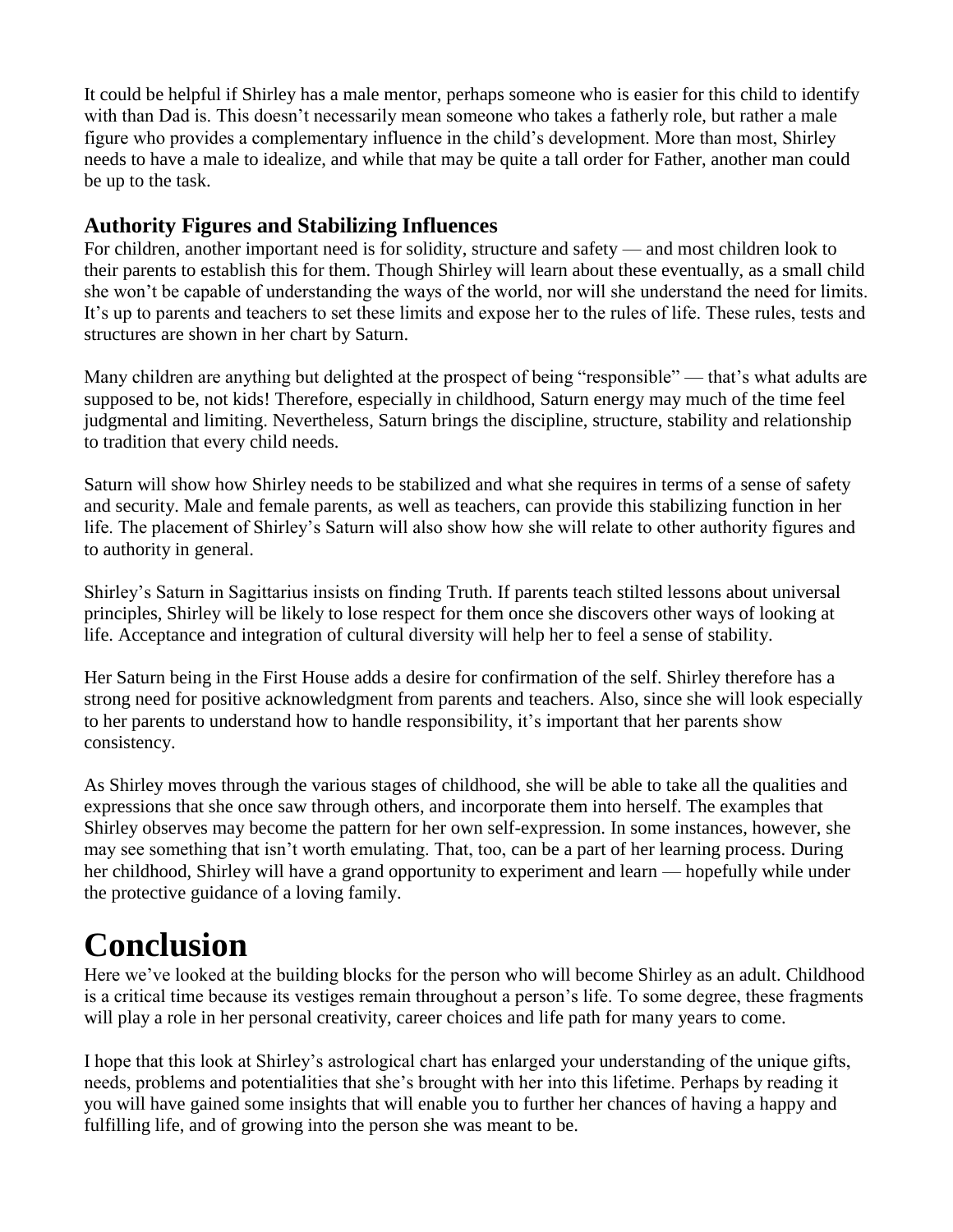May you savor the wonder of this precious new person, and enjoy every moment of your journey together!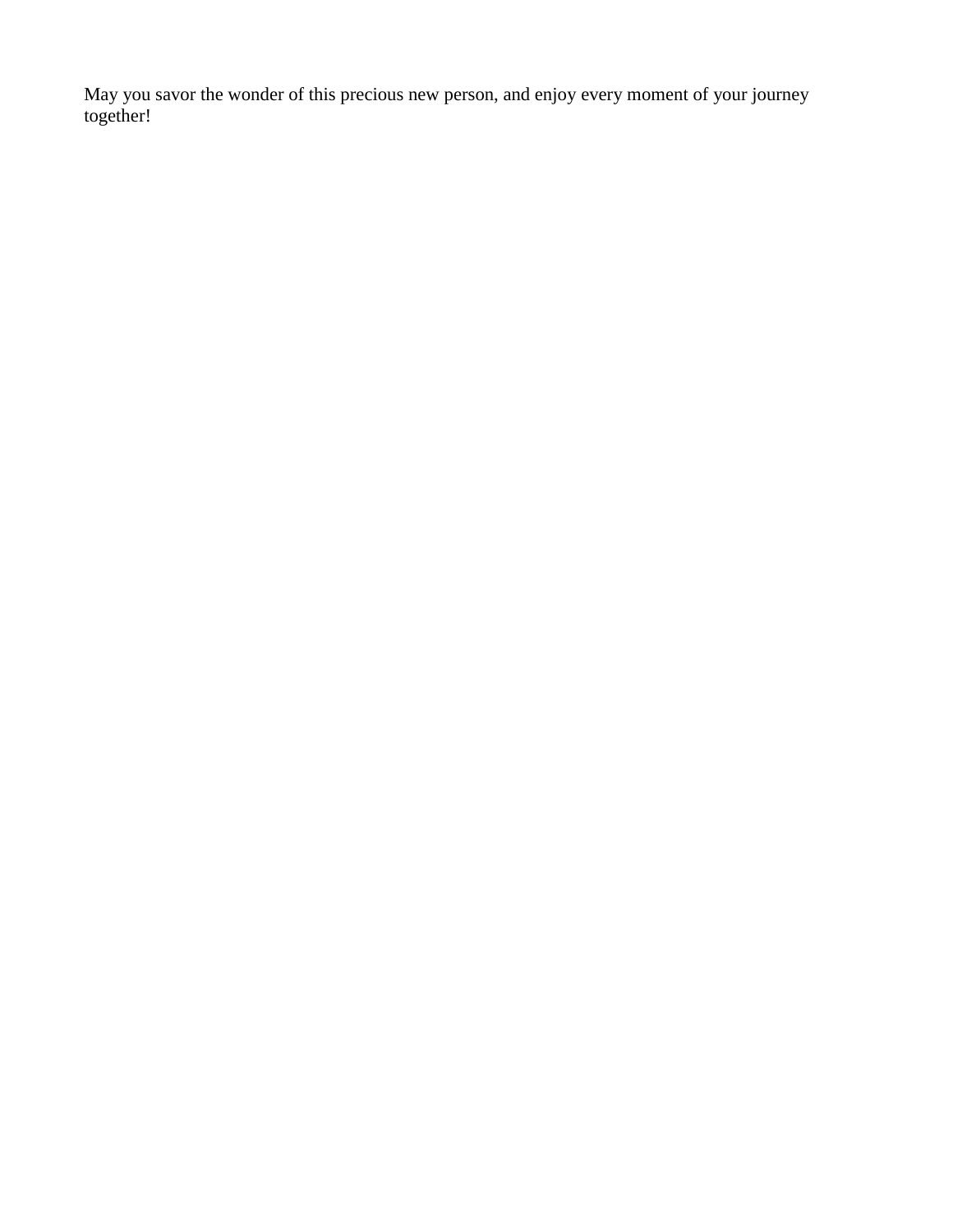

| Symbols of the Planets and Signs                                                                                                                                  |                                                                                                                                                      |                                                                                                                                                    |                                                                                                                                    |  |  |  |  |
|-------------------------------------------------------------------------------------------------------------------------------------------------------------------|------------------------------------------------------------------------------------------------------------------------------------------------------|----------------------------------------------------------------------------------------------------------------------------------------------------|------------------------------------------------------------------------------------------------------------------------------------|--|--|--|--|
| $\odot$ = Sun<br>$\mathcal{D} = \mathbf{M}$ oon<br>$\frac{8}{4}$ = Mercury<br>$\hat{P}$ = Venus<br>$\sigma' = \text{Mars}$<br>$4 = Jupiter$<br>$\bar{D}$ = Saturn | $\mathcal{H} =$ Uranus<br>$\Psi$ = Neptune<br>$\hat{P} =$ Pluto<br>$\Omega = N$ . Node<br>$A_s =$ Ascendant<br>$M_c$ = Midheaven<br>$R =$ Retrograde | $T = \text{Aries}$<br>$\delta$ = Taurus<br>$\mathbb{I}$ = Gemini<br>$\mathcal{Q} =$ Cancer<br>$\Omega = \text{Leo}$<br>$\mathbb{M} = \text{Virgo}$ | $\approx$ = Libra<br>$\mathbb{R}$ = Scorpio<br>$\chi$ = Sagittarius<br>$\beta$ = Capricorn<br>$\approx$ = Aquarius<br>$H =$ Pisces |  |  |  |  |

Astrolabe Software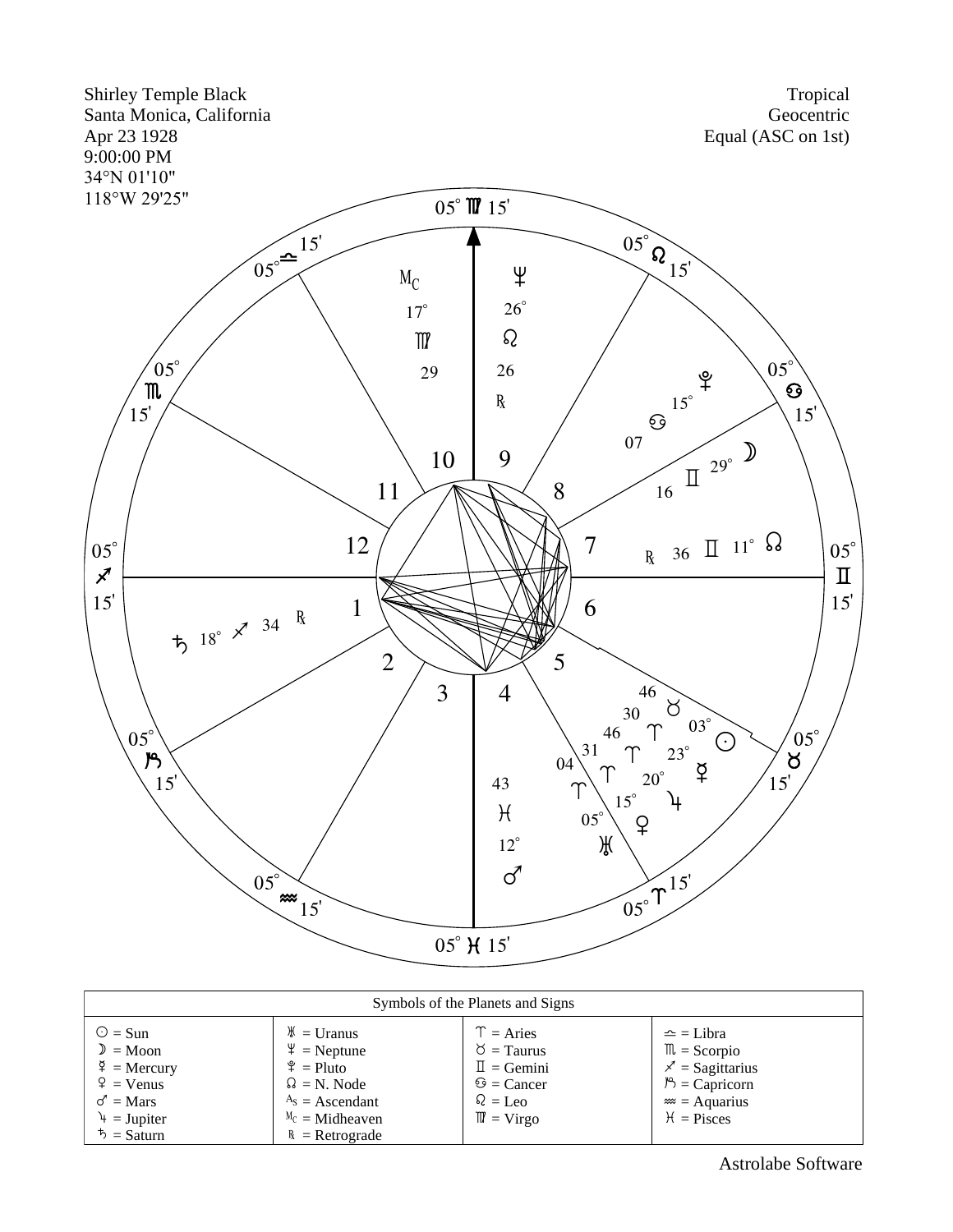#### Planetary Positions

| <b>Planet</b> |                             |       | <b>Sign</b>               |                  | Longitude  |               | <b>Declination</b> |  |
|---------------|-----------------------------|-------|---------------------------|------------------|------------|---------------|--------------------|--|
|               | $\odot$ Sun                 | is in | $\sigma$ Taurus           | $3^\circ$        | 46' 02"    | $+12^{\circ}$ | 46' 00"            |  |
| $\mathcal{D}$ | Moon                        | is in | Gemini                    | $29^\circ$       | 16'<br>04" | $+25^\circ$   | 10' 00"            |  |
|               | $\frac{8}{7}$ Mercury       | is in | T Aries                   | $23^{\circ}$ 30' | 27"        | $+7^\circ$    | 40' 00"            |  |
|               | $\circ$ Venus               | is in | T Aries                   | $15^{\circ}$ 31' | 34"        | $+4^\circ$    | 42' 00"            |  |
| ♂             | <b>Mars</b>                 | is in | H Pisces                  | $12^{\circ}$ 43' | 16"        | $-8^\circ$    | 05' 00"            |  |
|               | $\frac{1}{2}$ Jupiter       | is in | T Aries                   | $20^{\circ}$     | 44"<br>46' | $+7^\circ$    | 06' 00"            |  |
| ゎ             | Saturn                      | is in | $\mathcal{F}$ Sagittarius | $18^{\circ}$ 34' | 23"        | $-21^\circ$   | 17' 00"            |  |
| Ж             | <b>Uranus</b>               | is in | Υ<br>Aries                | $5^\circ$ 04'    | 37"        | $+1^\circ$    | 22' 00"            |  |
|               | $\frac{\Psi}{\Psi}$ Neptune | is in | $\Omega$ Leo              | $26^{\circ}$     | 18"<br>26' | $+13^\circ$   | $12'$ 00"          |  |
| ิ¥            | Pluto                       | is in | <b>6</b> Cancer           | $15^{\circ}$     | 03"<br>07' | $+21^{\circ}$ | 42' 00"            |  |
|               | $\Omega$ N. Node            | is in | Gemini                    | $11^{\circ}$     | 08"<br>36' | $+22^\circ$   | $11'$ 00"          |  |
|               | $AS$ Ascendant              | is in | Sagittarius<br>Χ          | $5^\circ$        | 20"<br>15' | $-21^\circ$   | $11'$ 00"          |  |
|               | $M_C$ Midheaven             | is in | ₩<br>Virgo                | $17^{\circ}$     | 17"<br>29' | $+4^\circ$    | 56' 00"            |  |

#### Emphasis in Elements

| Fire  | $\frac{1}{2}$ Φ Φ μ π λ Ψ Ας   | $Total = 7$ | Weighted Score $= 11$ |
|-------|--------------------------------|-------------|-----------------------|
| Earth | $\cdot$ $\odot$ M <sub>C</sub> | Total $= 2$ | Weighted Score $=$ 4  |
| Air   | $\Omega$ : $\Omega$            | Total $= 2$ | Weighted Score $=$ 3  |
| Water | : ♂ *                          | Total $= 2$ | Weighted Score $=$ 3  |

#### Emphasis in Modes

| Cardinal | $\frac{1}{2}$ ጀ ይ ነ Ж ະ | Total = $5$ | Weighted Score $= 8$ |
|----------|-------------------------|-------------|----------------------|
| Fixed    | ・(・)半                   | Total $= 2$ | Weighted Score $=$ 4 |
| Mutable  | :D♂ちQ $A_S M_C$         | Total = $6$ | Weighted Score $= 9$ |

#### Weights Used Above

| Sun                 |  | $= 3$ Moon $= 3$ Mercury $= 2$ Venus |                                               | $=2$ |
|---------------------|--|--------------------------------------|-----------------------------------------------|------|
| Mars                |  |                                      | $= 2$ Jupiter $= 2$ Saturn $= 2$ Uranus $= 1$ |      |
| Neptune $= 1$ Pluto |  |                                      | $= 1$ N. Node $= 0$ Ascendant $= 1$           |      |
| Midheaven $= 1$     |  |                                      |                                               |      |